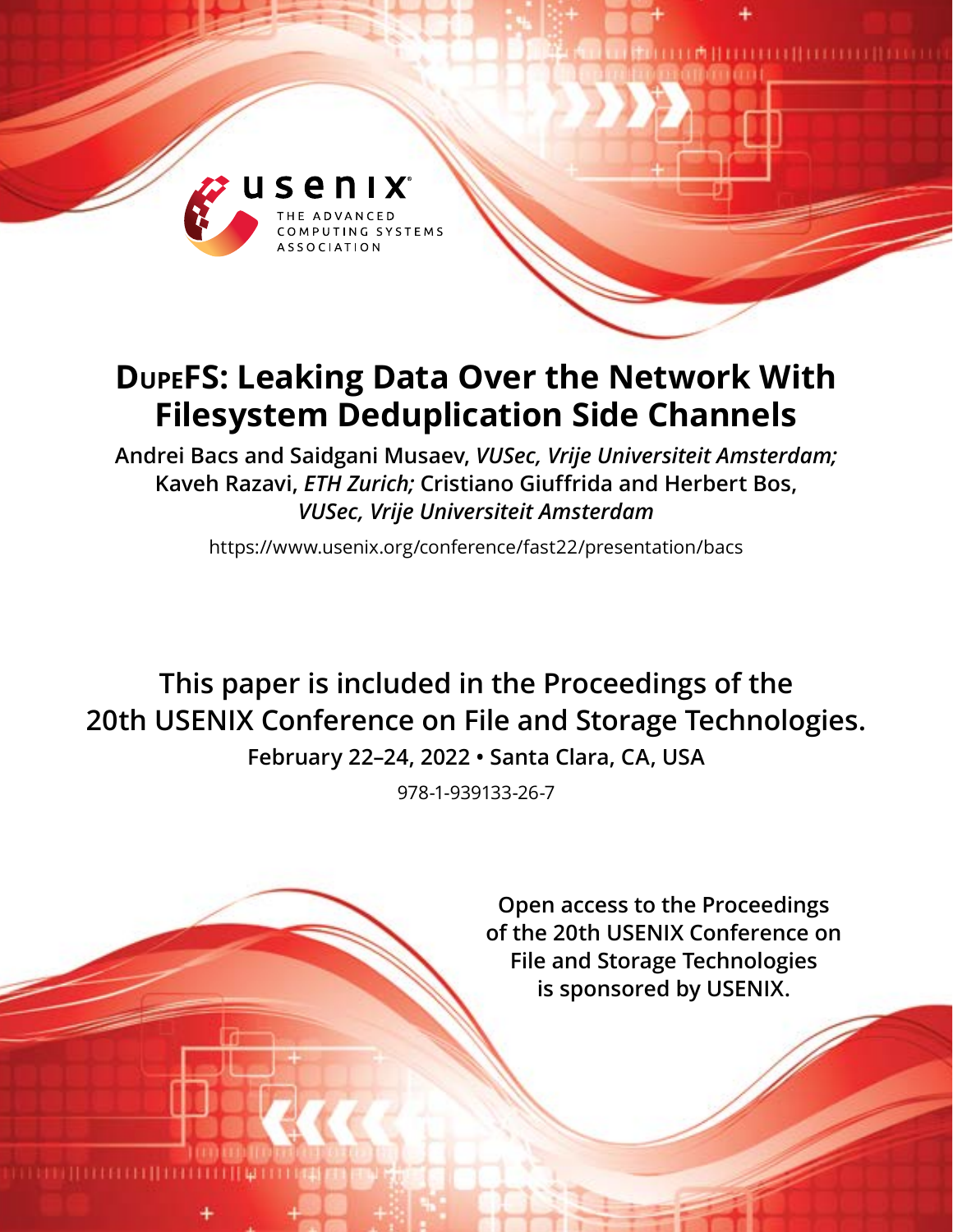## DUPEFS: Leaking Data Over the Network With Filesystem Deduplication Side Channels

Andrei Bacs† Saidgani Musaev† Kaveh Razavi‡ Cristiano Giuffrida† Herbert Bos† † *VUSec, Vrije Universiteit Amsterdam* ‡ *ETH Zurich*

#### Abstract

To reduce the storage footprint with increasing data volumes, modern filesystems internally use *deduplication* to store a single copy of a data deduplication record, even if it is used by multiple files. Unfortunately, its implementation in today's advanced filesystems such as ZFS and Btrfs yields timing side channels that can reveal whether a chunk of data has been deduplicated. In this paper, we present the DUPEFS class of attacks to show that such side channels pose an unexpected security threat. In contrast to memory deduplication attacks, filesystem accesses are performed asynchronously to improve performance, which masks any potential signal due to deduplication. To complicate matters further, filesystem deduplication is often performed at large granularities, complicating high-entropy information leakage. To address these challenges, DUPEFS relies on carefully-crafted read/write operations that show exploitation is not only feasible, but that the signal can be amplified to mount byte-granular attacks *over the network*. We show attackers can leak sensitive data at the rate of ∼1.5 bytes per hour in a end-to-end remote attack, to leak a long-lived (critical) OAuth access token from the access log file of the nginx web server running on ZFS/HDD. Finally, we propose mitigations where read/write operations exhibit the same time-domain behavior, irrespective of the pre-existence of the data handled during the operation.

#### 1 Introduction

Modern filesystems such as ZFS [\[9\]](#page-13-0) and Btrfs [\[47\]](#page-14-0) rely on deduplication to reduce the storage footprint for achieving scalable storage systems [\[17,](#page-13-1) [38,](#page-14-1) [59\]](#page-15-0). The idea is both simple and attractive: if two files both contain some data that is exactly the same, we can save storage space by storing the corresponding data once and maintaining shared references for the two files. Superficially, such functionality resembles its memory deduplication counterpart, where operating systems and hypervisors reduce the memory footprint by merging pages with the same content into a single shared copy-on-write

(COW) page. Unfortunately, memory deduplication presents security risks as researchers have shown that it is possible to leak even high-entropy data by detecting when memory is shared [\[7,](#page-13-2) [10,](#page-13-3) [22\]](#page-13-4). In response, cloud providers and operating system vendors have simply disabled memory deduplication to stop these attacks [\[10,](#page-13-3) [29\]](#page-14-2). In contrast, filesystem deduplication is still commonly deployed everywhere [\[39,](#page-14-3) [55\]](#page-15-1). The question we ask in this paper is whether similar or even more significant security risks exist for filesystem deduplication.

At first sight, the answer appears to be an easy *no*. After all, memory and filesystem deduplication may have the same high-level objective and modus operandi, but their behavior is fundamentally different. In particular, filesystem operations tend to be asynchronous for efficiency. As an example, a write to a file, regardless of deduplication, is first absorbed in memory and will not prompt a write to the disk until much later. Asynchronous operations, achieved through many layers of caching, invariably blind any deduplication-related signals. Besides such fundamental differences, filesystem deduplication also differs in other important *practical* aspects. For instance, to reduce overhead, the granularity of filesystem deduplication (often as large as 128 KB) vastly exceeds that of memory deduplication (typically 4 KB). For an attacker, large deduplication granularity requires non-trivial massaging when leaking data at a desired byte granularity. Due to these complexities, state-of-the-art storage-based deduplication attacks are limited to exploiting cloud application-level deduplication for cross-user file fingerprinting [\[25,](#page-13-5) [40\]](#page-14-4).

In this paper, we present DUPEFS, a class of attacks showing that, despite these challenges, exploiting inline filesystem deduplication is feasible. To this end, we describe novel primitives to leak data via filesystem deduplication and analyze their properties. Using these primitives, we build a number of DUPEFS attacks, including one leaking arbitrary data at byte granularity. Moreover, we show that we can expand the threat model of such fine-grained attacks from local-only (as done by memory deduplication) to fully remote attacks. This is possible since, in production systems, filesystems are often shared between multiple remote parties, either directly (e.g.,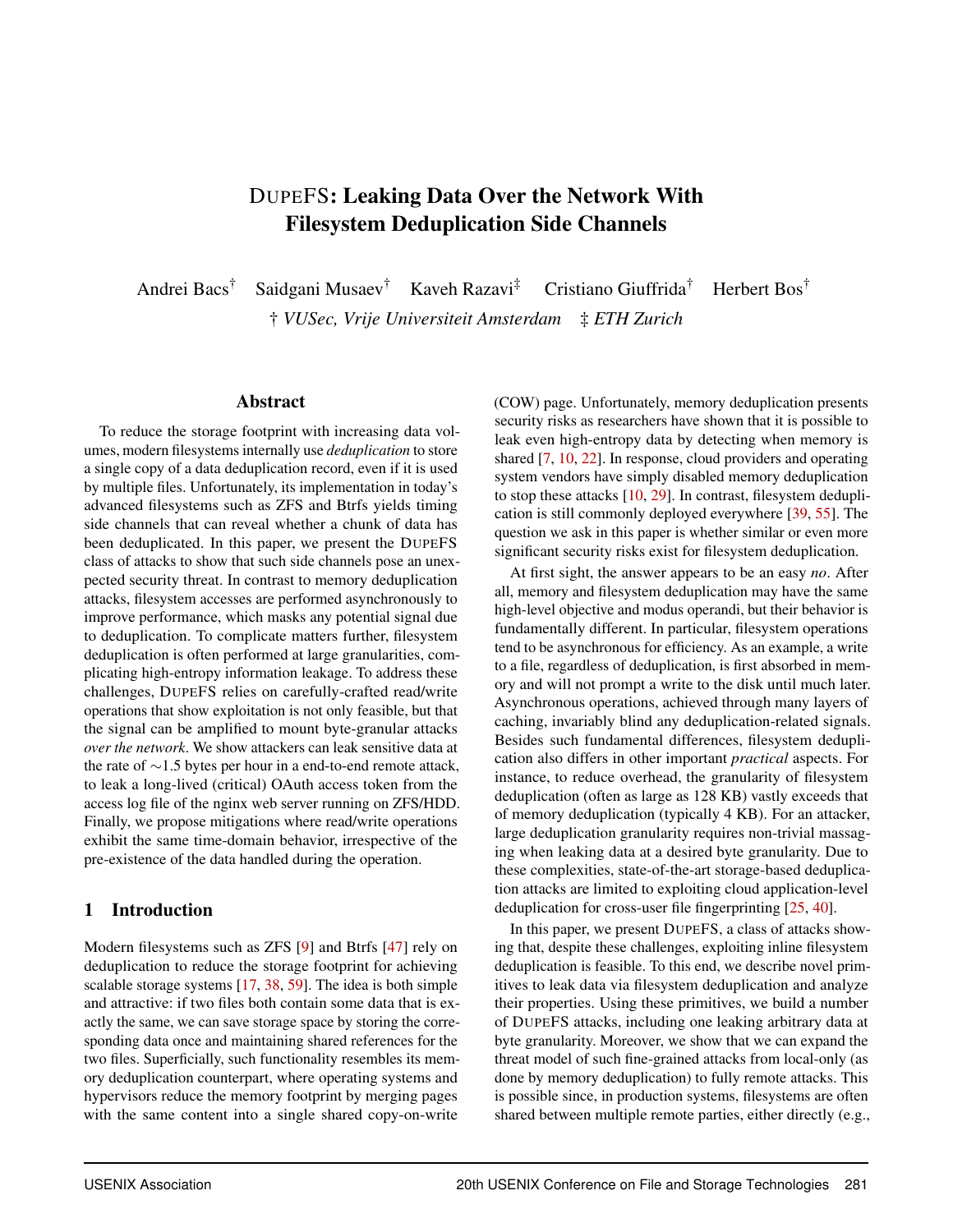a shared file server), or indirectly (e.g., when multiple clients cause a web server to log accesses). In addition, access times to filesystem storage are generally higher than accesses to memory, and, as we will show, even amenable to further amplification by an attacker aware of filesystem internals. This enables remote attacks, where a malicious client leaks secret data from another remote victim client *across the network*.

To craft DUPEFS primitives and obtain secret file data of other users, the attacker generates a carefully-chosen sequence of file operations, specifically tailored to the target filesystem's low-level implementation. The attacks rely solely on timing and storage information available to unprivileged users. We demonstrate the practicality of the side channel with concrete attacks against two popular filesystems, ZFS [\[9\]](#page-13-0) and Btrfs [\[47\]](#page-14-0), from different vantage points: local (attacker's code on the victim machine), LAN (attacker across the localarea network), and WAN (attacker across the Internet). For instance, we present an end-to-end DUPEFS attack against an nginx web server running on ZFS/HDD during off-hours. In this scenario, we can leak a (critical) long-lived OAuth access token from the server's access log file over LAN or even WAN at a rate of around 1.5 and 1 byte per hour, respectively.

Finally, we discuss possible mitigations. In particular, we propose to drastically reduce the timing side channel by making filesystem operations that interact with the deduplication subsystem pseudo-constant-time. The goal is to eliminate remote exploitability in a practical way, preserving space savings and avoiding a complete filesystem redesign.

Contributions. We make the following contributions:

- We analyze filesystem deduplication side channels and show that despite the asynchronous disk accesses and large deduplication granularities, attackers can mount byte-level data leak attacks across the network.
- We introduce DUPEFS's novel attack primitives and demonstrate their feasibility in end-to-end attacks to leak data even across the Internet.
- We describe and analyze mitigations for such attacks.

#### 2 Background

A filesystem is the operating system component that controls the storage and retrieval of data to and from storage devices. Compared to DRAM, accessing storage devices is slow. To hide the latency, modern filesystems use a number of optimizations. In particular, *deduplication* finds identical copies of data and stores them as a single shared data *record* of predetermined size. The duplicates are replaced by references to the single record and thus the filesystem reduces the data footprint. More broadly, deduplication is a generic optimization that is used at different levels of the storage hierarchy, including caches [\[35,](#page-14-5) [54\]](#page-15-2), cloud services [\[5,](#page-13-6) [33\]](#page-14-6), and most

<span id="page-2-0"></span>

Figure 1: Write path with deduplication.

importantly, directly in the filesystems themselves [\[30,](#page-14-7) [45\]](#page-14-8). In this paper, we are concerned with the latter.

Basic write workflow. Figure [1](#page-2-0) presents a high-level overview of the steps performed by a deduplicating filesystem for an application-issued *write* operation. Upon receiving data from a client application, the filesystem calculates a unique identifier for the data (e.g., by calculating a hash over the content), which it checks against a database of existing identifiers. If none of the existing identifiers match, the new data is written to storage and the identifier added to the deduplication database. If the data exists, the filesystem updates its metadata with a new reference to the existing data and returns control to the application without writing the data to the storage device.

Deduplication mode. In this paper, we are interested in *inline* deduplication, where the filesystem automatically checks for duplicates during the I/O operation—e.g., when data is written. In contrast, offline (or out of band) deduplication is typically a manual process whereby a user runs a deduplication utility explicitly. While inline deduplication introduces some overhead with the identifier lookup, it is the deduplication commonly used in production since, in case of duplication, only a reference is immediately written to storage instead of the duplicate data, leading to space and time savings.

Data identifiers. To identify the content of a deduplication record, the filesystem uses a hash function. Some implementations use collision-resistant cryptographic hash functions such as SHA-256, while others rely on faster hash functions that are not collision-resistant, such as fletcher4 [\[19\]](#page-13-7). The same function used for data identification is also used to detect duplicates by computing hashes of candidate data to write and comparing it with the existing deduplication records [\[16,](#page-13-8) [31,](#page-14-9) [45\]](#page-14-8). Since hashing may incur collisions, some implementations include an additional step to verify that the data inside the matching deduplication records is identical [\[9\]](#page-13-0).

Deduplication tables. A deduplicating filesystem keeps a history of previously written deduplication records to identify future duplicates. To this end, the filesystem stores the hash values of existing deduplication records as unique identifiers in a data structure called the deduplication table which can be kept in memory, on disk, or both. For inline deduplication, the filesystem accesses the table for every write operation.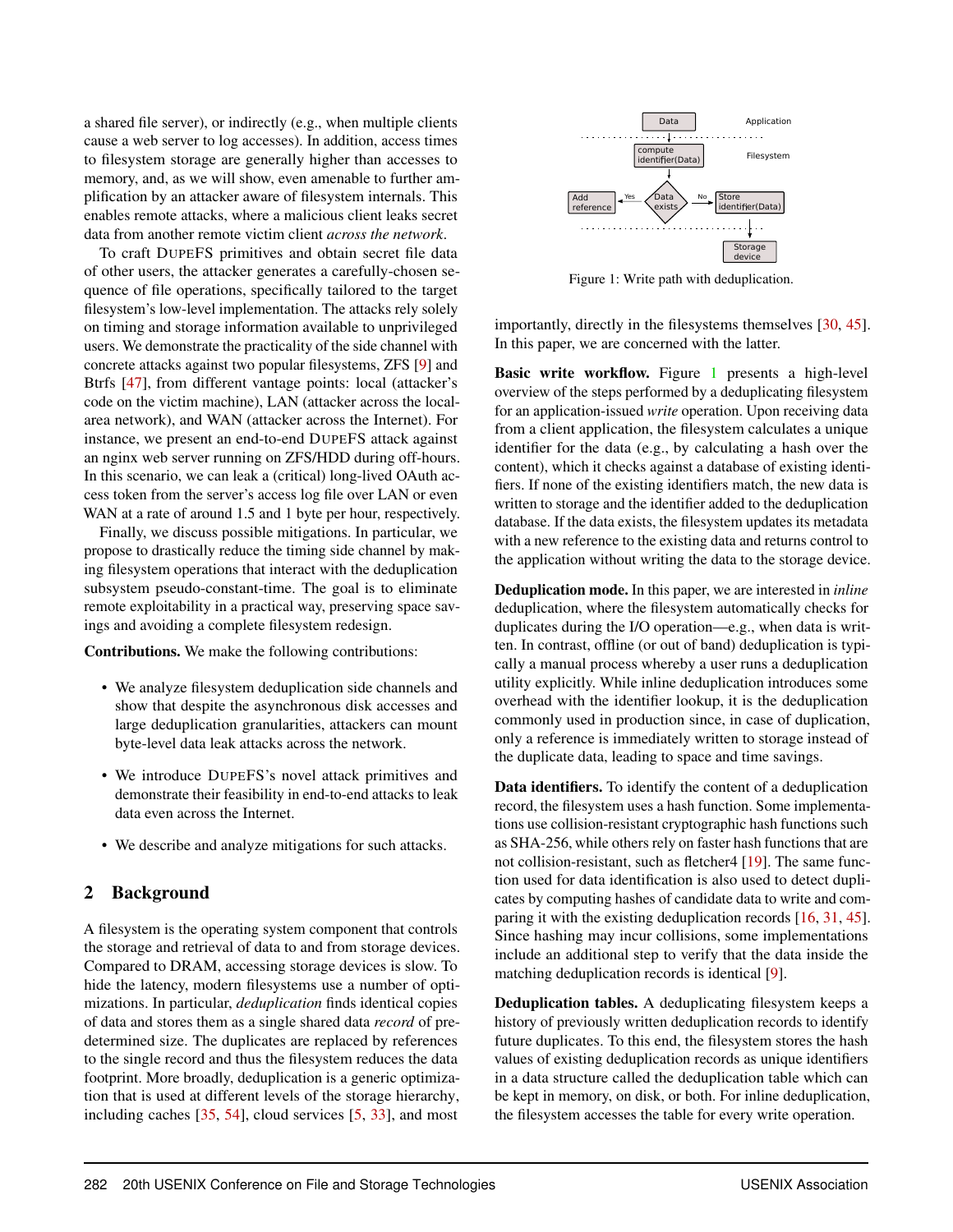Deduplication granularity. Filesystems store a large amount of data. Since the size of the deduplication table is proportional to the total amount of data, filesystems perform deduplication at a granularity (i.e., record size) that is a multiple of the data block size. As a result, a sufficient number of data blocks must be written to the filesystem to reach the deduplication record size before the deduplication checks happen.

## 3 Threat Model

We assume an attacker who has direct or indirect (possibly remote) access to the same filesystem as a victim, and the filesystem performs inline deduplication. We assume the filesystem to be free of bugs and that the configuration as well as the access control settings are all correct.

We consider different local/remote attack scenarios, with the attacker colocated with the victim on a given machine (*local*), across a local-area network (*LAN*), or across the Internet (*WAN*). The attacker wants to obtain secret data from the victim's files, even though the file permissions prevent direct access. In the local scenario, the attacker interacts with the filesystem through attacker-controlled (unprivileged) programs that write to and read from the underlying storage using low-level system calls such as *write()*, *read()*, *sync()*, *fsync()*. In the remote scenario, the attacker interacts with the filesystem through a program that is not under the attacker control. For example, in the case of a server program, this is possible through valid requests that lead to data being written to storage on the attacker's or victim's behalf. We assume there is no limit to the number of I/O operations that can be performed by running programs or by sending requests to a server program. Remote attacks, unlike local ones, require control over the victim's actions to perform successful attacks, e.g., the attacker forcing a victim web server to write a secret into a log file on the remote filesystem. We will discuss additional attack-specific assumptions in the corresponding sections.

## 4 Exploiting Filesystem Deduplication

In this section, we discuss two general primitives and the challenges to build attacks over deduplicating filesystems. In Section [7,](#page-6-0) we will discuss how to craft such primitives for modern file systems such as Btrfs and ZFS.

## 4.1 Primitives

The timed write primitive. Figure [1](#page-2-0) shows that inline deduplication handles the writing of unique data differently from existing data on the write path. The common path consists of computing the data identifier and checking whether it is new. If so, the filesystem inserts both the new identifier and the data itself. In contrast, if the data existed already, it is sufficient to update the metadata with a new reference to existing data, which is considerably cheaper. This timing difference forms the basis for our *timed write primitive*. Similar to the COW timing primitive on memory deduplication [\[7,](#page-13-2) [10\]](#page-13-3), this primitive allows attackers to leak whether certain data is present on the filesystem during a write operation. Unlike prior memory deduplication attacks, building filesystem-based timed write primitives is complicated, as we soon discuss.

The timed read primitive. Prior memory deduplication attacks [\[10,](#page-13-3) [42\]](#page-14-10) show one can detect whether a memory page is deduplicated via a read-based cache timing attacks. However, this approach is not generally applicable to filesystem deduplication. Deduplicated data from different files end up in distinct physical memory pages as the page cache in popular operating systems such as Linux operates at the file level. To craft a filesystem-based timed read primitive, we observe that if a block of a file becomes deduplicated, its physical location on the disk differs from its surrounding blocks. We use this observation as a basis for our *timed read primitive*. Building it faces certain challenges which we discuss next.

## <span id="page-3-0"></span>4.2 Challenges

Modern filesystems perform many optimizations to improve performance and reliability, resulting in a number of challenges to craft our timing-based deduplication primitives.

C1. Performance. In filesystems, the I/O operations are mostly asynchronous to hide the latency of the underlying storage and other internal filesystem operations from client applications. For this reason, filesystems cache data which complicates the construction of a timing attack significantly. As we shall see, asynchronous operations may necessitate additional attack preparation steps that massage the cache before measuring time or attempting synchronous I/O.

C2. Reliability. To ensure that the system is in a sane state when it crashes, filesystems typically write metadata along with the user data to ensure the filesystem can be restored to a consistent state when catastrophe strikes. Even if data is deduplicated, the metadata still needs to be written to disk, which interferes with our timing channel. This makes building reliable timed write primitives particularly challenging.

C3. Capacity. To perform deduplication efficiently, filesystems need to maintain an in-memory digest of existing stored data. Given that a large number of digests may introduce unacceptable overhead, modern filesystems perform deduplication only across many blocks that are either temporally or spatially close to each other, clustered together in a deduplication record. This complicates building our primitives in two ways. First, detecting a deduplication event across many blocks is not trivial, especially for the timed write primitive. Second, the large deduplication granularity significantly increases the entropy of any target secret deduplication record.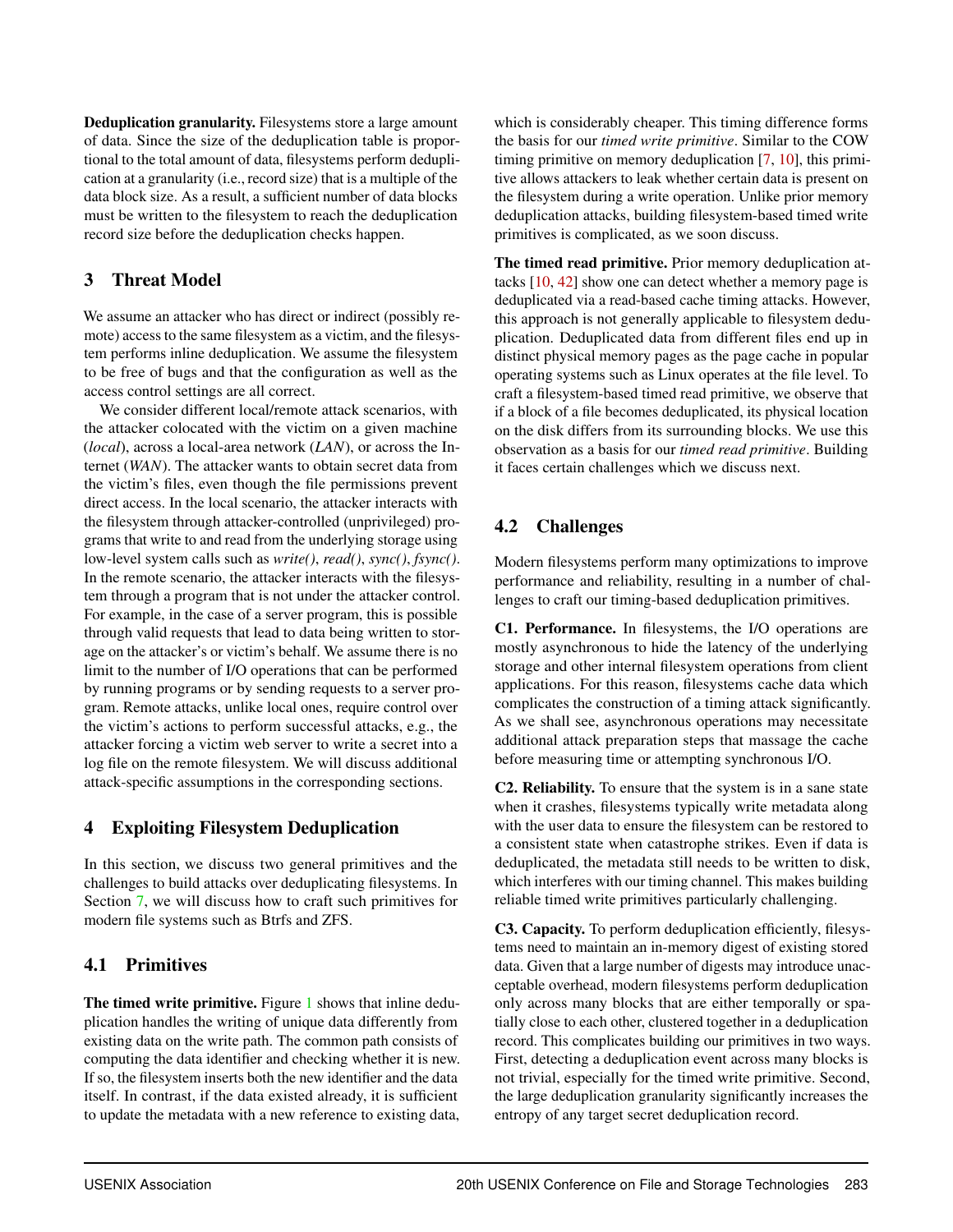<span id="page-4-0"></span>

Figure 2: Leaking secret data using deduplication.

#### 5 DUPEFS Overview

To mount DUPEFS attacks, we develop our general primitives into exploitation techniques for three classes of attacks: (i) *data fingerprinting*, (ii) *data exfiltration*, (iii) *data leak*.

## 5.1 Data fingerprinting

In a data fingerprinting attack, DUPEFS relies on the general timed read/write primitives to reveal the presence of existing known but inaccessible data, such as an inaccessible file of another user. Attackers may use fingerprinting to discover known but embarrassing/compromising content on the server, for instance for extortion purposes. Prior work has shown that timing the writes of a client application may be used for data fingerprinting, but always under the assumption that the client application plays an active role in the deduplication. That is, the client sends data to a cloud application server only if the server does not already have a copy of the data, yielding a timing side channel on write operations [\[25,](#page-13-5) [40,](#page-14-4) [57\]](#page-15-3). Of course, this is not the case with deduplicating filesystems such as ZFS and BtrFS. DUPEFS shows that similar attacks are still possible, without relying on client applications and application-level deduplication in any way. DUPEFS exploits deduplication performed entirely in the filesystem and is completely agnostic to the applications running on top of the storage stack.

## 5.2 Data exfiltration

In a data exfiltration attack, DUPEFS relies on the general timed read/write primitives to exfiltrate secret data from a system (or sandbox). The idea is to allow two colluding parties with direct/indirect access to the same system to communicate over a stealthy covert channel. For instance, the parties can use a small number of data blocks with predetermined values to encode messages of a communication protocol [\[25\]](#page-13-5). The parties can then exploit timing side channels to find which message was written by the other party. DUPEFS's covert channel can be used to exfiltrate data over LAN or WAN.

## 5.3 Data leak

In a data leak attack, DUPEFS can leak secret data from a remote system by relying on two exploitation techniques:

*alignment probing* and *secret spraying*. The former reduces the entropy of a target secret and enables byte-granular attacks. The latter amplifies the signal and enables remote attacks over LAN/WAN. We first introduce such techniques, then present our example end-to-end data leak attack scenario.

Alignment probing. Figure [2](#page-4-0) shows how to exploit alignment probing to leak secret data by carefully aligning known data and then probing for parts of the secret spilled next to it in the same deduplication record (Figure [2-](#page-4-0)a). By controlling how the data is written to storage, the attacker can stretch controlled data to fill the deduplication record minus one or more bytes of secret data (Figure [2-](#page-4-0)b). Next, the attacker issues multiple writes with possible guesses for the secret (now low-entropy) record to probe for the unknown byte values until she triggers deduplication (Figure [2-](#page-4-0)c). At that point, the attacker uses the timed read/write primitive to detect deduplication and hence the correct guess for the unknown byte values. Finally, the attacker repeats the process with multiple alignments until the entire secret is leaked. The attacker relies on the ability to make many instances of the secret appear at various offsets within chunks of otherwise known data. Compared to alignment probing techniques used in prior work in the context of memory deduplication [\[10\]](#page-13-3), DUPEFS enables such techniques within the filesystem, which is more challenging given the difficulty of enforcing controlled alignment in the storage stack and the coarser block-level interface.

Secret spraying. With basic alignment probing, an attacker can leak part of a secret by timing an I/O operation on a single duplicated or non-deduplicated record. While this may be sufficient for local attacks, remote attacks over LAN/WAN require a stronger signal. To this end, DUPEFS relies on *secret spraying*, a novel deduplication-based exploitation technique for signal amplification. The key idea is to spray candidate secret values over many deduplication records and issue many writes for the corresponding guesses to exploit multiple deduplication events at once. In particular, *N*/2 secret deduplication records and *N*/2 probe deduplication records are carefully crafted with targeted mutations to ensure an attacker can time an I/O operation on *N*/2 deduplicated records (if the guessed probe values are correct) or *N* non-deduplicated deduplication records (otherwise). Using this technique, DUPEFS can amplify the original number of target deduplication events and thus the signal by a factor of *N*/2.

End-to-end attack. For our example end-to-end remote data leak attack, we target secret data stored in the access log file of a remote (nginx) web server running on top of ZFS/HDD. We specifically target a Single Sign-on (SSO) scenario based on the OAuth protocol [\[3\]](#page-13-9), where a victim browser accesses an attacker-controlled website with a hidden *iframe* that repeatedly triggers security-sensitive HTTP requests from the victim's browser to an SSO-based service running the nginx web server. In particular, each request URL includes a 22-character OAuth *access token*, which is the target secret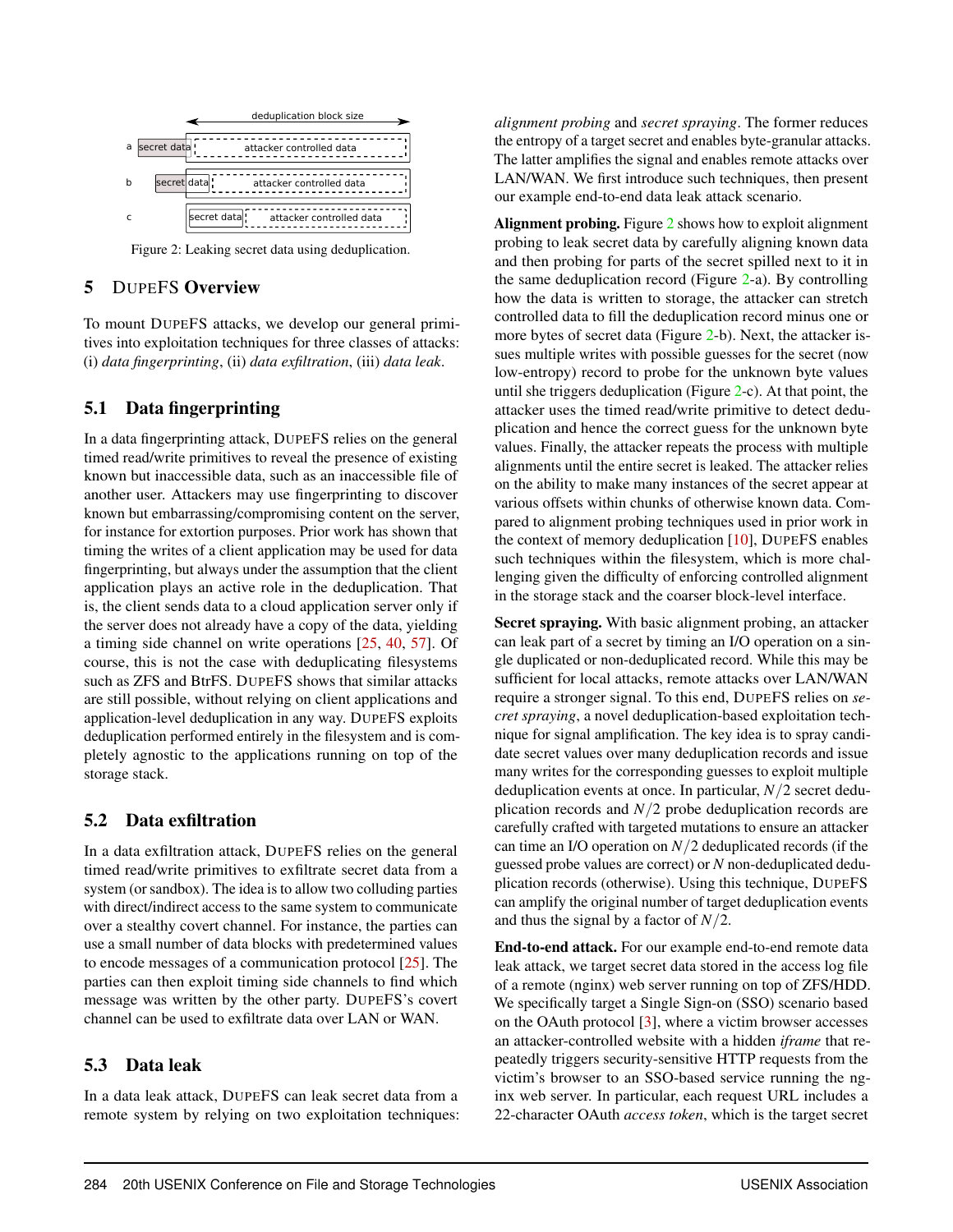stored in the web server's access log file. DUPEFS relies on the primitives and exploitation techniques introduced earlier to repeatedly interact with the web server and leak the token. Section [8](#page-7-0) shows how we address all the aforementioned challenges to mount the attack over LAN or WAN. Before that, we provide necessary internal information about ZFS and Btrfs (Section  $\overline{6}$ ), which we use to build the filesystem-specific timed read/write primitives (Section [7\)](#page-6-0).

## <span id="page-5-0"></span>6 Deduplication in Modern File Systems

In this section, we discuss how modern filesystems such as ZFS and Btrfs perform basic I/O operations, with a focus on deduplication. In practice, deduplication operates at the granularity of multiple disk blocks, a unit that we generally refer to as deduplication record, but that Btrfs calls a *dedupe block* and ZFS calls *record*. To identify deduplication records, these filesystems use a hash function, typically SHA-256, and keep the metadata in hash tables, which, borrowing ZFS terminology, we will refer to as deduplication table (DDT).

ZFS. The Zettabyte File System (ZFS) [\[9\]](#page-13-0) is a mature transactional copy-on-write filesystem that implements features such as volume management, deduplication, data compression, and snapshots. To support transactions, changes to on-disk data are first inserted in a transaction queue and processed later. Upon transaction completion, ZFS updates the metadata to reflect the changes and finalize the operation. ZFS implements inline deduplication, hence checks for data uniqueness are on the write path, as part of a transaction. ZFS keeps the deduplication table in memory (for ease of access) and on the disk (for reliability). A file in ZFS consists of aligned records of 128 KB in size and deduplication records are also 128 KB by default. It may take multiple transactions to fill a record, but when filled with data, the record becomes deduplicatable prompting ZFS to look up its hash in the DDT.

Btrfs. The *B-tree* filesystem (Btrfs) [\[1,](#page-13-10) [47\]](#page-14-0) is a modern Linux copy-on-write (COW) filesystem that implements features similar to ZFS and uses B-trees along with COW semantics to update the data on the disk. The B-trees are optimized for COW semantics and contain both data and bookkeeping information. The data in Btrfs are stored in *extents*. An extent consists of contiguous, aligned, on-disk data blocks, checksummed for integrity. Like ZFS, Btrfs is transactional. It collects data block changes in memory until the number of collected changes exceeds a threshold or a timeout occurs, at which point it flushes the changes to a new location on the disk. The filesystem state is kept in checkpoints that update the superblock, while extents store metadata such as the file creation checkpoint, the disk area corresponding to a file, the logical offset, and the number of data blocks in the extent. Deduplication in Btrfs works at the level of extents, which become candidate deduplication records when their size reaches the *deduplication record size* of 128 KB (default).

<span id="page-5-1"></span>

Figure 3: ZFS read/write paths Figure 4: Btrfs read/write paths

## 6.1 Writes in Deduplicating Filesystems

Write operations in modern filesystems can be either synchronous or asynchronous. An asynchronous write operation does not block the application, which can resume its execution as soon as the data reaches the kernel. Meanwhile, the filesystem dispatches the operation through multiple layers of buffering and writes the data to storage later. In contrast, synchronous writes block and while the data still passes through intermediary buffers, the control returns to the application only after the data is written. When an application calls the *write* syscall, the data is moved from the application's buffers to kernel space, in the page cache of the Virtual File System (VFS), with its pages marked dirty. Next, the kernel dispatches the operation to the specific filsystem (e.g., ZFS or Btrfs).

Writes in ZFS. The left-side of Figure [3](#page-5-1) describes the data path for such writes in ZFS. After placing the write in the ZFS Intent Log (ZIL) on disk, the kernel returns from the syscall. The write remains there until, at a later time, ZFS processes the ZIL by passing the data to the ZFS I/O (ZIO) layer and updating the deduplication table. In particular, ZFS uses an on-disk ZIL for reliability and an in-memory ZIL for efficiency. Write requests are committed to the on-disk ZIL in the following cases: the write is synchronous, the application calls the *fsync* syscall, or five seconds have elapsed. Finally, to prevent applications from overwhelming the filesystem, ZFS implements *write throttling*, which temporarily blocks aggressive writers to process outstanding writes.

With respect to the challenges in Section [4.2,](#page-3-0) challenge C1 stems from the ZIL introducing asynchronous behavior even for synchronous writes as a performance optimization, challenge C2 stems from metadata management in the ZIL and deduplication table for reliability reasons, and challenge C3 stems from the large 128 KB deduplication records that ZFS uses for capacity reasons. Finally, write throttling and ZIL flushing both introduce additional noise.

Writes in Btrfs. Figure [4](#page-5-1) describes the equivalent data paths in Btrfs, with the write operation passing through the deduplication checks when the filesystem writes the data to disk [\[13\]](#page-13-11).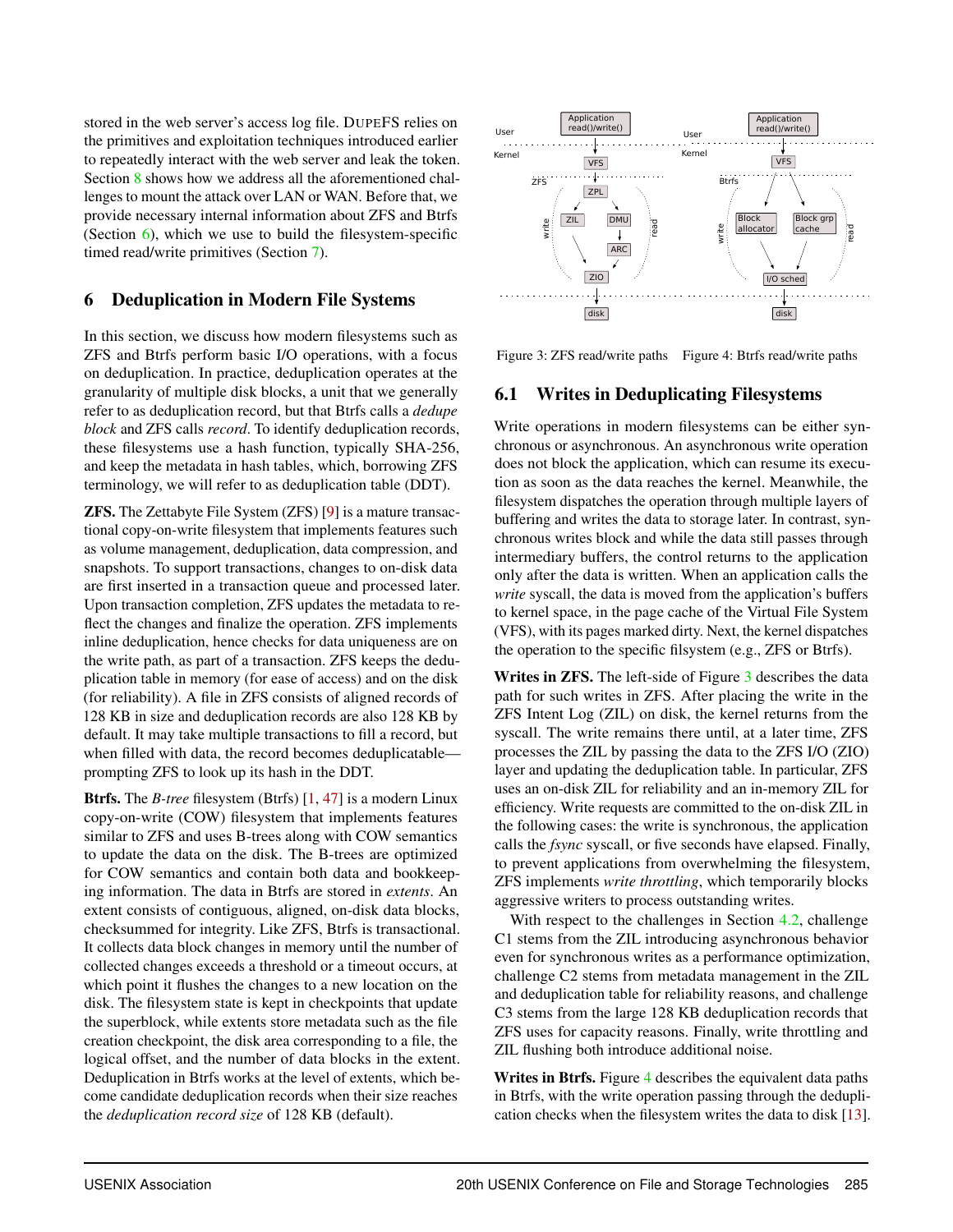In the default filesystem settings [\[14\]](#page-13-12), Btrfs deduplicates data using the inline *deduplication record size* of 128 KB. After looking up the identifier in the deduplication table, it writes both data and metadata to disk if the data is new, or only the metadata if the data already exists.

The extents in Btrfs are contiguous on-disk data blocks and each file consists of one or more extents. In case of a large write, only the full extents are candidates for deduplication, while any remaining bytes become an extent with a smaller size. If the application subsequently appends data to the file, the new data is not merged with the small extent, but placed in a new extent. Btrfs does not support modifying or splitting extents and a write in an existing extent will trigger the creation of a new extent with the new data and an update of the file indexing information. For instance, when an application overwrites the first 100 bytes of a file, the copy-on-write behavior creates a new extent of one disk block which contains the new 100 bytes plus the rest of the first disk block of the original extent. When the file is read, Btrfs returns the first disk block of the new extent while taking the remainder of the data from the original extent.

With respect to the challenges identified in Section [4.2,](#page-3-0) we see again that the asynchronous transaction introduces challenge C1, the metadata handling for reliability introduces challenge C2, and the large deduplication records introduce challenge C3. Furthermore, partially filled extents, if any, and alignment issues complicate the attack.

#### 6.2 Reads in Deduplicating Filesystems

When the kernel handles a *read* syscall, it retrieves the data either from the filesystem cache or from the disk.

Reads in ZFS. After the read syscall has passed through the VFS layer and the ZFS Posix Layer, ZFS checks if the data exists in the *Adaptive Replacement Cache*(ARC) and, if so (right-hand side of Fig. [3\)](#page-5-1), returns the data to the application. Otherwise, it transfers control to the ZFS I/O (ZIO) layer which retrieves the data from the disk.

Reads in Btrfs. In Btrfs, after the read syscall has passed through the VFS layer, Btrfs performs a search in the "block group cache". In case of a miss, Btrfs retrieves the data from the disk. As mentioned, Btrfs may create new, partially-filled extents in case of file modifications and, in that case, the read may access more extents than one would expect.

For both filesystems the COW behavior creates an on-disk layout that is non-sequential for deduplicated data and typically sequential otherwise. Reading the contents of a file with deduplicated data involves random accesses on the disk which is usually measurably slower than sequential accesses. However the partially filled extents that result from file modifications also incur non-sequential accesses and generate noise.

#### <span id="page-6-0"></span>7 Attack Primitives

This section introduces the general timed write/read primitives for ZFS and Btrfs to perform DUPEFS attacks. To exploit the timing side channel, an attacker writes data to the filesystem using carefully crafted patterns that massage the filesystem into an exploitation-friendly state. In particular, to handle *transactional behavior* potentially delaying write operations, the attacker performs multiple writes to flush each transaction. To handle *copy-on-write behavior* and the *coarse deduplication granularity*, the attacker writes a sufficient amount of data to trigger deduplication checks. To handle *caching behavior*, the attacker uses *sync* operations to force a cache flush where possible (locally on Btrfs) or massages the cache with enough I/O operations otherwise. Finally, to handle *concurrent operations* from other applications, the attacker repeatedly measures filesystem operations to confirm deduplication.

<span id="page-6-1"></span>

Figure 5: DUPEFS attack primitives

Overview. Figure [5](#page-6-1) details our attack primitives in pseudocode. Each primitive describes I/O operations on multiple deduplication records to trigger deduplication checks. The test deduplication record is the record of 128 KB (by default) an attacker writes to the filesystem and then measures the impact of the operation in the time domain (by timing the write itself or subsequent operations). In the write operation, the test deduplication record can be padded with other deduplication records that help with filesystem massaging (e.g., flushing caches), alignment probing, and secret spraying. Depending on the attack, the content of the test deduplication record is known (e.g., data fingerprinting) or mostly known except for, say, 1 byte the attacker needs to guess (e.g., data leak).

In details, Figure [5-](#page-6-1)a presents a timed write primitive (available on ZFS). First, the attacker writes multiple controlled deduplication records to the filesystem in a *prepare phase*. This is to cause a transaction cache flush (absent *sync* support in ZFS) and prepare alignment. Next, the attacker issues (and times) a write of the test deduplication record.

Figure [5-](#page-6-1)b presents a timed synchronous write primitive (available on Btrfs). First, the attacker issues a *sync* operation to flush the caches. Next, the attacker issues (and times) a write of the test deduplication record. This primitive is available only in exploitation scenarios where the attacker can trigger *sync* operations. This is nontrivial in remote data leak attacks, where the only (unlikely) option is to lure a victim server program into issuing an explicit *sync* operation.

Figure [5-](#page-6-1)c presents a timed read primitive (available on Btrfs), which can probe for deduplication events after the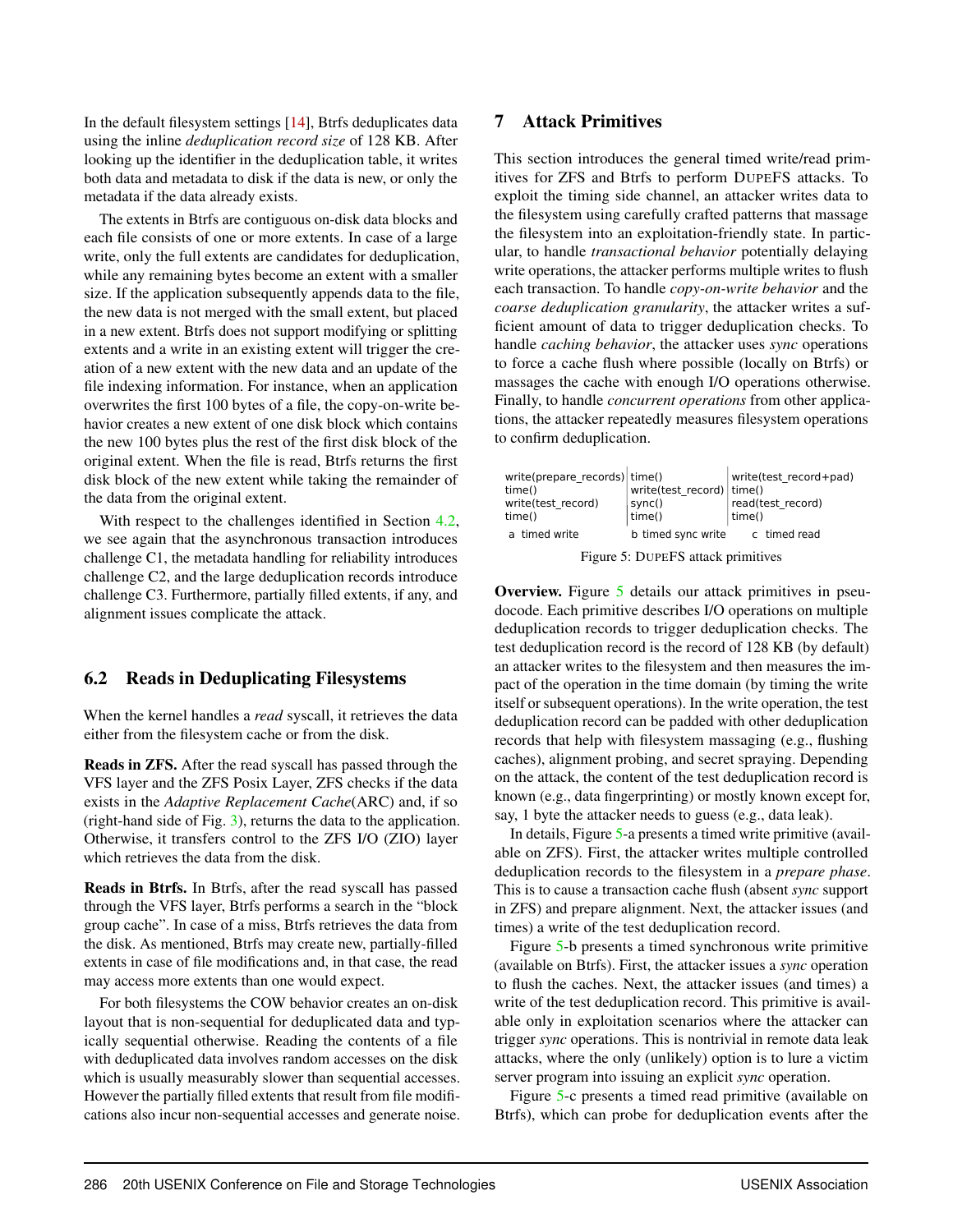fact. First, the attacker writes a test deduplication record (plus padding) to the filesystem, which may trigger deduplication. Next, the attacker reads back the same data. If deduplication did happen, the (random-access) read will take longer than the (sequential-access) read for the nondeduplicated case.

In the next section, we analyze the timing side channel for the different primitives on an SSD (Corsair Force LS SSD S9FM02.6) and a magnetic HDD (model ST1000). The latter is obviously slower, but still a popular type of storage medium, especially in server environments [\[6\]](#page-13-13). Unless otherwise noted, we consider default configurations of ZFS and Btrfs, with a deduplication record size of 128 KB. We repeat experiments several times and find marginal deviations in results.

Timing differences on Btrfs. To verify the existence of the timing side channel on Btrfs, we evaluate Btrfs running on Linux (v4.20). In our experiments, we issue 500 *synchronous* write operations (thanks to the Btrfs-supported *sync*) of identical (deduplicated) deduplication records and 500 write operations of unique deduplication records. We obtain an average timing difference between deduplicated and unique write operations of 0.57 ms for the SSD and 24.5 ms for the HDD. Repeating the same experiment with asynchronous write operations leads to no statistically meaningful difference. As such, we do not further consider this configuration in our analysis. Nonetheless, this experiment confirms a realistic signal for our (synchronous) Btrfs write primitive on Linux.

On the same setup, we issue 500 read operations for deduplicated records and 500 read operations for nondeduplicated records. We obtain an average timing difference between deduplicated and nondeduplicated read operations of 0.7 ms for the SSD and 17.22 ms for the HDD. This experiment confirms a realistic signal for our Btrfs read primitive on Linux.

Timing differences on ZFS. To verify the existence of the timing side channel on ZFS, we first consider ZFS running in its natural FreeBSD (10.4) habitat. In our experiments, we perform asynchronous write operations using both identical (i.e., deduplicatable) and unique records. We write enough data in the 5 second time interval before the in-memory ZIL is flushed to disk and measure the time to complete the individual write operations.

We issue 500 write operations of identical (deduplicated) records and 500 write operations of unique records. We obtain an average timing difference between deduplicated and unique write operations of 0.04 ms for the SSD and 2.6 ms for the HDD. This experiment confirms a realistic signal for our ZFS write primitive on FreeBSD. While the SSD signal seems weak at first glance, this is just due to the larger default transaction cache size on ZFS. This simply means we need a larger number of writes for a strong signal. We confirm this by repeating the SSD experiment with a smaller transaction cache of 10 deduplication records and measuring a timing difference of 1.23 ms.

Due to different licensing models (CDDL vs. GPL), ZFS

is not directly included in the Linux kernel. As a result, the Linux implementation contains more software layers that collectively dampen the signal for our timing side channel. To confirm this intuition, we re-run our last experiment on Linux (v4.20)-based ZFS and report an average timing difference between deduplicated and unique writes of 0.16 ms on HDD and no statistically meaningful difference on SSD. Similarly, ZFS' efficient read implementation does not yield a meaningful signal on HDD or SSD. As such, we do not further consider Linux/ZFS or ZFS-based read primitives in our analysis.

## <span id="page-7-0"></span>8 DUPEFS Exploitation

To illustrate the severity of DUPEFS, we exemplify attacks for *data fingerprinting*, *data exfiltration*, and *data leakage*.

## 8.1 Data fingerprinting

We exemplify a data fingerprinting attack using our Btrfsbased synchronous write primitive in a local exploitation scenario<sup>[1](#page-7-1)</sup>. A local unprivileged attacker seeks to detect the existence of an inaccessible file (or deduplication record within a file) with known content. This is useful to detect specific system binaries or configuration files and fingerprint vulnerable programs running on the victim system. The attacker first prepares an oracle of target files with a size matching or larger than the deduplication record size. Next, the attacker runs an unprivileged program on the target system to repeatedly effect the timed write primitive for each file. Using the *syncfs* and *write* syscalls, the attacker synchronously writes each file to the victim filesystem and times the operation to detect deduplication indicating the presence of the file.

## 8.2 Data exfiltration / covert channel

We exemplify a data exfiltration attack using our Btrfs-based synchronous write primitive in a local exploitation scenario<sup>[2](#page-7-2)</sup>. A local unprivileged attacker (or "sender") seeks to exfiltrate data from a sandbox over a covert channel. The receiver is an unprivileged colluding party running on the same system. For simplicity, the two communicating parties run a basic covert channel protocol and synchronize using the system clock.

First, the sender writes N deduplication records for each bit of data to a file. Each record is filled with a predetermined deduplication record prefix, a  $[0...N-1]$  deduplication record ID, and the  $[0-1]$  bit value. Next, the receiver uses the timed write primitive on another file in order to test for each unknown bit value across the same number of (N) deduplication records. The receiver uses the same record format as the sender and tests for 0-bit deduplication records. A signal (or its absence) determines the transfer of a 0-bit (1-bit) value.

<span id="page-7-1"></span><sup>&</sup>lt;sup>1</sup>We have also reproduced the attack on the ZFS write primitive

<span id="page-7-2"></span><sup>&</sup>lt;sup>2</sup>We have also reproduced the attack on the ZFS write primitive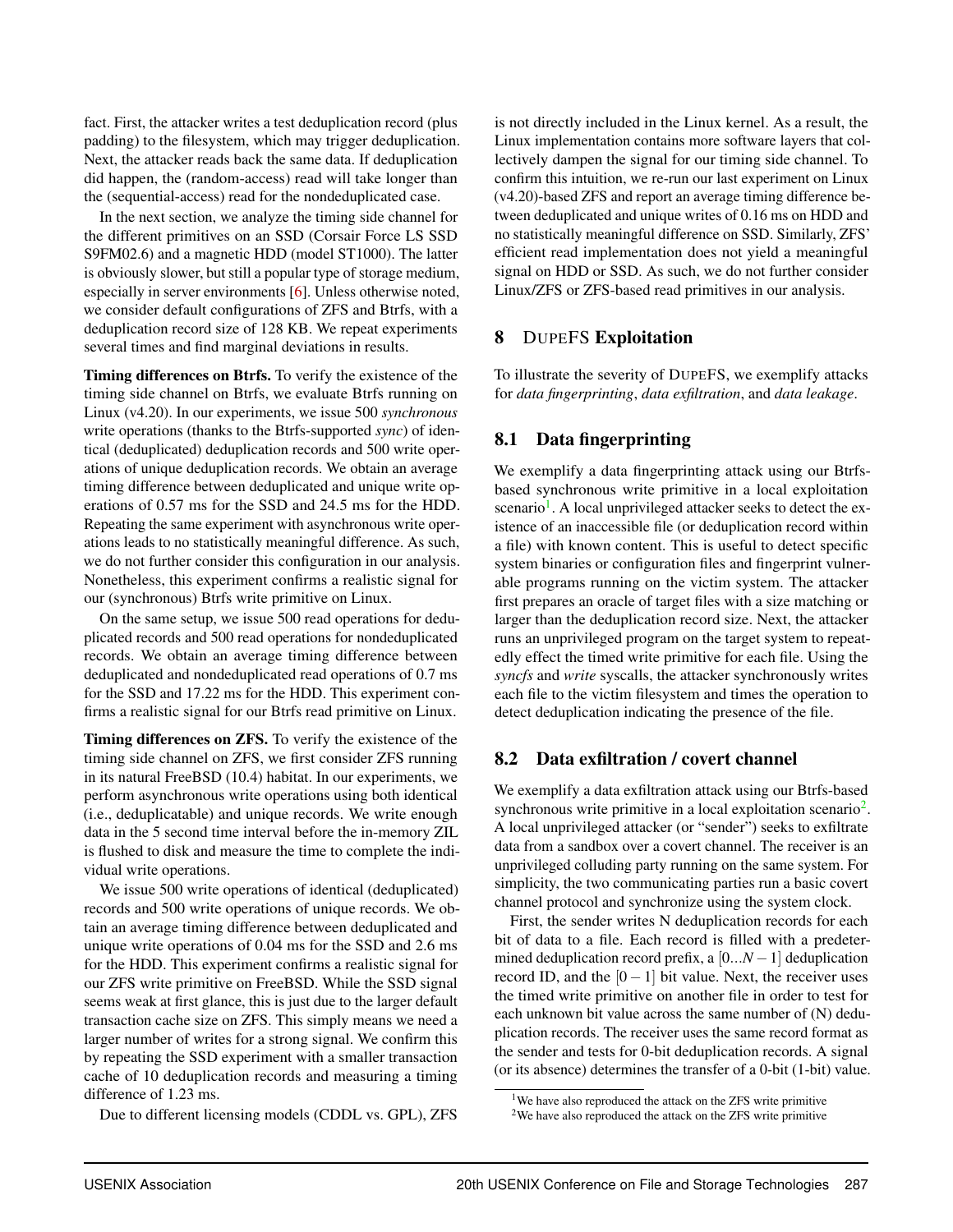After the receiver has stored the leaked bits, the protocol repeats with the sender writing new data-encoding deduplication records. For example, to exchange 1 byte of information using  $N = 10$ , the sender writes  $10 * 8$  deduplication records to a file. The receiver then uses the timed write primitive with 10 ∗ 8 0-bit test deduplication records on a separate file. Fast (deduplicating) writes on the first 10 deduplication records signal a 0 value for the first bit, slow (nondeduplicating) writes signal a 1 value for the second bit, and so on. We use multiple (N) records to transfer a single bit to amplify the signal and thus reduce the error rate of the covert channel. We use different deduplication record IDs to prevent the deduplication records written by the sender (or receiver) from deduplicating against themselves.

#### 8.3 Remote data leak

We exemplify a data leak attack using our ZFS-based write primitive in a remote exploitation scenario<sup>[3](#page-8-0)</sup>. The attacker seeks to leak an OAuth access token [\[3\]](#page-13-9) from the access log of a remote nginx web server running on ZFS/HDD<sup>[4](#page-8-1)</sup>. The nginx web server hosts a website (e.g., [https://someapp](https://someapp.com).com) which the victim has granted access to an authenticated third-party service (e.g., [https://github](https://github.com).com) via longlived OAuth access tokens. At a high level, to implement the attack, the attacker lures a victim browser into an attackercontrolled website, which repeatedly (but transparently to the user) forces the browser to access the nginx web server with the secret OAuth access token encoded in the URL. As such, the secret is repeatedly spilled on the nginx access log stored on ZFS, enabling alignment probing and secret spraying. Meanwhile, the attacker concurrently and independently probes the nginx web server to leak the secret OAuth token one byte at the time. With the token, the attacker can gain access to the third-party service with the victim's credentials.

Attack scenario. The end-to-end attack scenario in our example has the following actors: the victim browser, a Single Sign On (SSO) server, an SSO client running nginx on top of ZFS, a third-party service the SSO client has been granted access to on the victim's behalf via SSO access tokens, and a malicious website under the control of the attacker (say [https://attacker](https://attacker.com).com). Specifically, we target SSO access tokens from the OAuth 2.0 implicit grant access scheme [\[3\]](#page-13-9) and assume such access tokens do not expire for the entire duration of the attack. This is a sensible assumption, as many third-party services use long-lived access tokens that never expire [\[2\]](#page-13-14). To mount the attack, the attacker-controlled website includes a hidden *iframe* which repeatedly forces the browser to connect to the SSO client with the secret OAuth token. This is legal behavior, but defenses against clickjacking, *X-Frame-Options* (XFO) in particular, may prevent such accesses from

<span id="page-8-2"></span>

Figure 6: Data leak attack request sequence

in the SSO client

an *iframe*. In our example attack scenario, we assume the victim server does not offer XFO (which is very common even in modern websites [\[26\]](#page-13-15)), or the victim browser's XFO implementation is bypassable (e.g., Microsoft Edge [\[15\]](#page-13-16)).

Attack workflow. Figure [6](#page-8-2) presents all the requests exchanged between the victim browser, the attacker-controlled website, the SSO client, and the SSO server before and during the attack. Before the attack, the victim has already obtained an OAuth access token for the third-party service by authenticating with the SSO server. In the first stage of the attack, the victim browser is lured to the attacker-controlled website. The website serves the victim browser some attacker-controlled JavaScript and a hidden iframe. The latter issues an HTTP request to the SSO client using an incorrect access token.

Upon receiving the incorrect access token, the SSO client redirects the iframe of the victim browser to the SSO server to obtain a new valid access token. When the SSO server receives the request, it simply acknowledges that the victim browser is already authenticated and redirects the iframe again to the original SSO client. The redirect causes the iframe to issue an HTTP GET request with the correct (and secret) OAuth access token to the SSO client. Since the access token is encoded in the URL and the URL is logged in the access log of the SSO client's nginx web server by default, the request ultimately spills the target secret on the victim ZFS filesystem. At that point, the attacker can independently issue multiple GET requests to the SSO client in order to probe for the secret byte values of the access token. Meanwhile, the malicious JavaScript from the victim browser can reload the iframe and the entire sequence repeats, until the attacker obtains the secret access token using the timed write primitive for ZFS across the network.

Inside the SSO client. We now focus on the SSO client, which runs the nginx web server and stores its access log on the target ZFS filesystem. The requests that the attacker directly or indirectly sends to the SSO client reach nginx, which, in turn, uses system calls to write each HTTP request to the access log. The data flows for the attacker and victim inside the SSO client are shown as  $(1)-(3)$  and  $(4)-(6)$  in

<span id="page-8-1"></span><span id="page-8-0"></span> $3$ This primitive provided the best signal for remote attacks

<sup>&</sup>lt;sup>4</sup>In our experiments, the HDD setup was necessary for a realistic signal across the Internet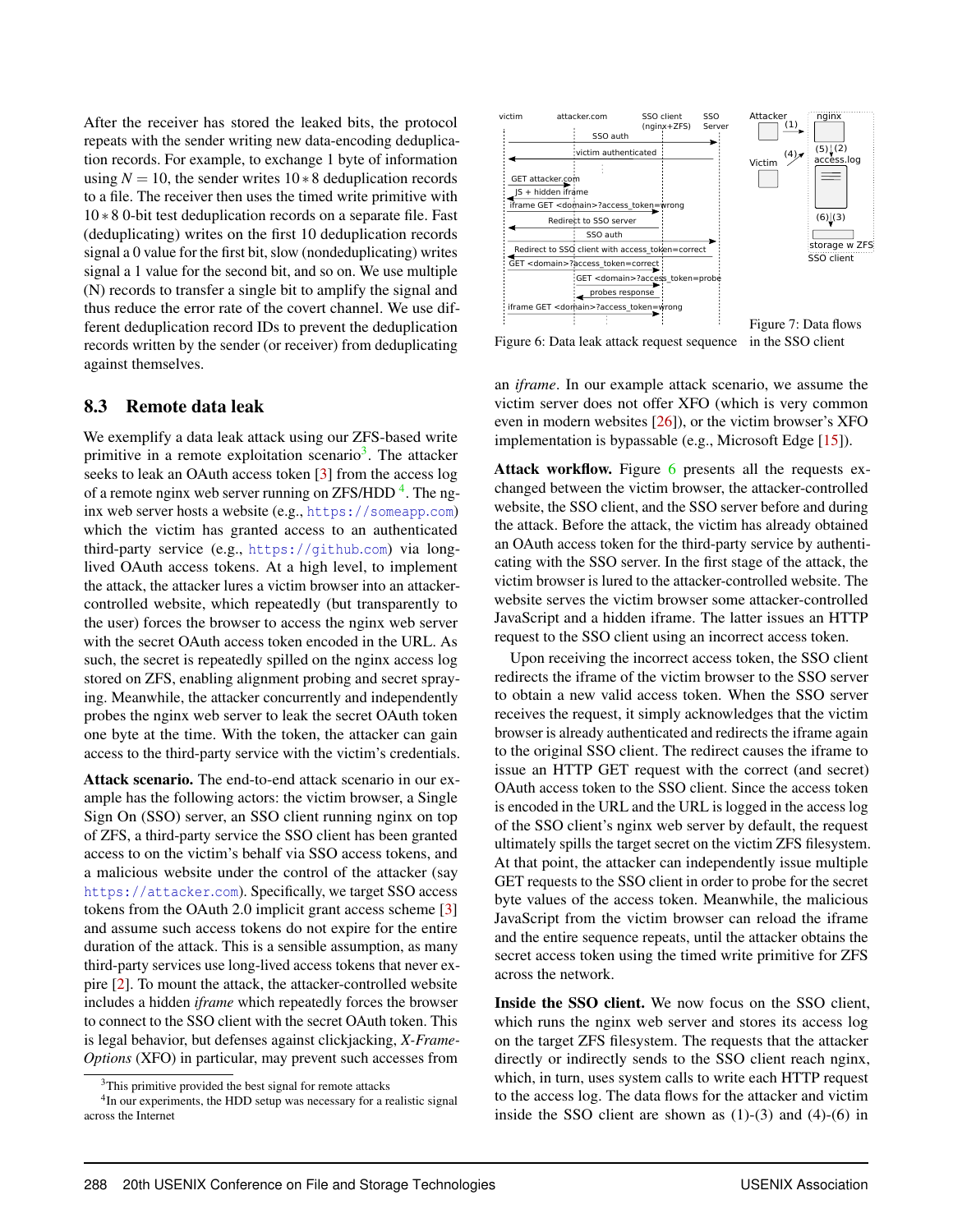Figure [7.](#page-8-2) The sequence of events above results in different classes of attacker-controlled entries being spilled into the access log: initial GET requests issued by the browser with an incorrect access token, second-stage GET requests issued by the browser with the correct access token, GET requests issued and timed by the attacker to probe for the secret bytes.

The attacker carefully massages the workflow above to interleave the different classes of GET requests and implement the required primitives. In particular, the attacker first issues a number of wrong-access-token requests causing nginx to carefully align the access log entries. By massaging the alignment (starting from a baseline of known access log alignment leaked with timed write primitive), the attacker can ensure the next GET request with the correct access token fills an entire access log deduplication record and spills the last byte of the access token into the next deduplication record. The attacker then performs additional GET requests to nginx to fill the rest of the deduplication record. At that point, the attacker can time specially-crafted GET requests to probe for each of the possible byte values. Figure [9](#page-9-0) presents the access log file layout of nginx induced by the proposed attack patterns. Since OAuth uses 22-character access tokens, the entire process is repeated 22 times [\[3\]](#page-13-9), leaking 1 byte value (from the base64 alphabet) of the access token per iteration.

Since we control both the browser- and the attacker-issued requests to nginx (using controlled iframe refreshes or independent client requests from an attacker-controlled machine), we can repeat the individual steps many times. This enables secret spraying for amplification (simply mutating the original wrong-access-token requests to cause the browser to send different variations of the correct-access-token requests to nginx) and repeated alignment probing (shifting the alignment by 1 byte every time) to leak all the bytes of the secret.

For every byte value of the secret access token probed, the attacker runs a number of P probes per byte using the pattern described in Figure [9](#page-9-0) and measures the time to complete the individual network requests. Whenever the in-memory ZIL is flushed to disk a peak can be observed in the timing measurements of the attacker as feedback directly from the VFS layer. The attacker can analyze the real-time duration of the ZIL flush by observing the peaks in real time. The duration of the peak is larger when nondeduplicated data is flushed than when there is deduplicated data. To amplify the difference the attacker uses the secret spraying technique to submit large amounts of data to ZIL. Figure 8 shows an example of the width (duration) difference for 2 consecutive peaks, for both the deduplicated and nondeduplicted case, separated by a 5-second interval. The attacker picks the byte value that produces the peak with a duration that is below a threshold as the correct byte value of the secret access token. The threshold is discovered empirically by the attacker (e.g., a peak duration of at least 0.5s to signal the correct byte value for the data in Fig. 8) and depends on the network bandwidth.

To improve performance of the logging feature, nginx uses



Figure 8: Dedup vs non-dedup peaks: the duration differs noticeably

<span id="page-9-0"></span>

Figure 9: Crafted attack patterns in the nginx access log

an intermediary buffer which collects I/O operations before sending them to ZFS. The buffer is limited to 5 requests irrespective of their size and works as a FIFO queue: once a new request comes in, the oldest request is pushed out and submitted to the VFS layer to be written to disk. To deal with buffering, the attacker floods the intermediary buffer and controls when the write operation (including deduplication checks) is performed. In fact, nginx' use of the intermediary buffer helps the attacker, as it is easier to control alignment (within the buffer) and generate single large writes.

Note that the attacker controls most of the data that is written to the log, namely: the url of the requested resource, the user agent field, the request body, etc., which allows the attacker to reduce the entropy of probing to that of the secret. Some data, such as the timestamp, is not directly controlled by the attacker. However, the attacker learns it, at second granularity, from the Date header field in the HTTP reply—which is mandatory according to RFC2616. Based on the acquired timestamps, the attacker can synchronize the requests with the server, eliminating entropy.

#### 9 Evaluation

We evaluate our DUPEFS attacks on a system equipped with an Intel Core i5-8250U CPU (4 CPU cores), 16 GB of RAM, an SSD (Corsair Force LS SSD S9FM02.6), and a magnetic HDD (Seagate ST1000). We run our target filesystem implementations in their default settings (with a deduplication record size of 128 KB) and on their natural operating system platforms, namely FreeBSD (10.4) for ZFS and Linux (v4.20) for Btrfs. ZFS, in particular, uses the default amount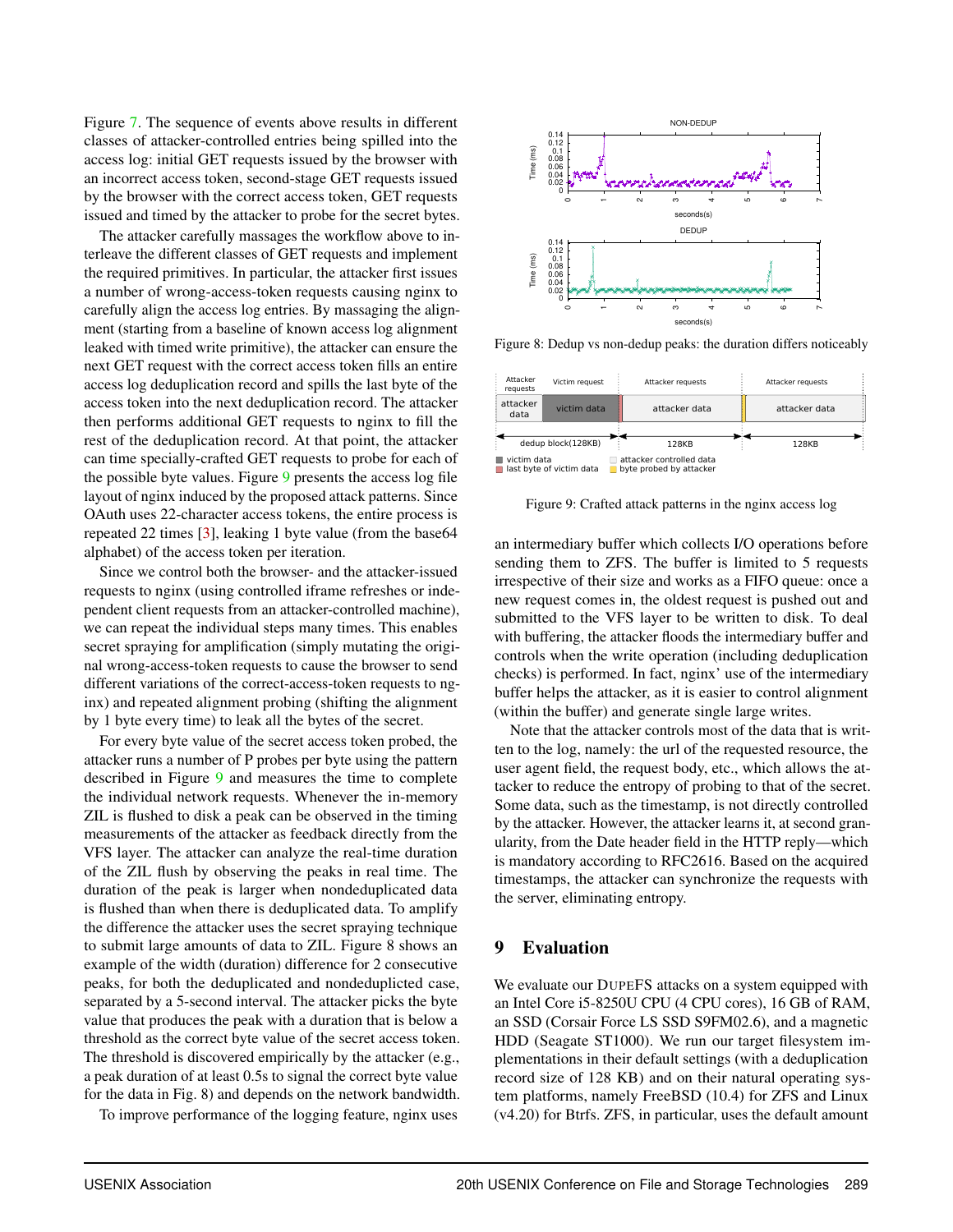<span id="page-10-1"></span><span id="page-10-0"></span>

| Table 1: File fingerprinting |                               |                   |             |             |                |                | Table 3: LAN 1 byte data leak |                 |           |  |
|------------------------------|-------------------------------|-------------------|-------------|-------------|----------------|----------------|-------------------------------|-----------------|-----------|--|
| File                         |                               |                   | Type        | <b>Size</b> | <b>Success</b> | <b>Success</b> | Attack time/byte              | Probes/byte val | <b>VO</b> |  |
|                              | config-4.11.3-200.fc25.x86_64 |                   | text        | 181 KB      | 70%            | 50%            | $19.2 \text{ min}$            | 200             | $4.9$ GB  |  |
| lena_color.gif               |                               |                   | binary      | 223 KB      | 55%            | 80%            | $25.6 \text{ min}$            | 300             | 7.3 GB    |  |
| $libz3$ .so                  |                               |                   | binary      | 22 MB       | 99%            | 92%            | $42.6 \text{ min}$            | 400             | 9.8 GB    |  |
| $x86$ 64-redhat-linux-c++    |                               |                   | binary      | 1 MB        | 99%            | 96%            | 78.9 min                      | 800             | 19.6 GB   |  |
|                              | Table 2: Covert channel       |                   |             |             |                |                | Table 4: WAN 1 byte data leak |                 |           |  |
| N                            | Bit errors                    | Time              | <b>BR</b>   | <b>BER</b>  | <b>VO</b>      | <b>Success</b> | Attack time/byte              | Probes/byte val | $NO$      |  |
| 20                           | 13                            | 375s              | $0.320$ bps | 10.83%      | 76.8MB         | 64%            | $24.5$ min                    | 200             | $4.9$ GB  |  |
| 40                           | 14                            | 746s              | $0.160$ bps | 11.66%      | 153.6MB        | 87%            | 38.4 min                      | 300             | 7.3 GB    |  |
| 60                           | 12                            | 1591 <sub>s</sub> | $0.075$ bps | 10.00%      | 230.4MB        | 94%            | 59.7 min                      | 400             | 9.8 GB    |  |
| 100                          | 6                             | 1873s             | $0.064$ bps | 5.00%       | 384.0MB        | 94%            | $110.9 \text{ min}$           | 800             | 19.6 GB   |  |
| 120                          | 3                             | 2387s             | $0.050$ bps | $2.50\%$    | 460.8MB        |                |                               |                 |           |  |

of memory for dirty data (10% of the RAM size) and its reliability configuration using sync=*always*, which ensures that the in-memory ZIL is also saved to disk—enabling recovery after a crash. We repeat all experiments multiple times on a quiescent server and report the mean values.

## 9.1 Data Fingerprinting

We evaluate our data fingerprinting attack using the Btrfsbased write primitive over HDD. We have reproduced these experiments on SSDs and using the ZFS write primitive, observing similar results, which we omit for space reasons. For our experiments, we consider an unprivileged attacker interested in probing for a number of sensitive files (larger than the deduplication record size of 128KB) on the running sytem.

Table [1](#page-10-0) presents our results. We consider 3 different binary files (a picture, a shared library, and a binary executable) and one text file (the kernel configuration file) for our analysis. Note that, most of the contents of the kernel configuration file is predictable, given that each line normally refers to a configuration OPTION in one of the following 4 variants:

|               | #CONFIG OPTION is not set |  |
|---------------|---------------------------|--|
| 2.            | CONFIG_OPTION=y           |  |
| $\mathcal{F}$ | CONFIG OPTION=m           |  |
| 4             | CONFIG OPTION=n           |  |
|               |                           |  |

DUPEFS reliably figerprints individual (128 KB) fragments of the target files. The table presents success rates for fingerprinting the entire file. DUPEFS can reliably fingerprint the target data except the last sub-128 KB chunk of a file. Thus the small (181 KB and 223 KB) files have lower success rates.

## 9.2 Data Exfiltration

We now evaluate our data exfiltration attack, again using the Btrfs-based write primitive over HDD. As we shall see, other configurations again yield comparable results. For our experiments, we consider two unprivileged colluding parties running on the same machine. Both parties exchange information using the covert channel protocol introduced earlier.

<span id="page-10-3"></span><span id="page-10-2"></span>To evaluate the channel, we transfer chunks of 15 bytes from the sender to the receiver, measuring the bit rate and bit error rate. We repeat the measurements for different numbers of deduplication records (*N*, determining the number of probes per bit) to investigate the throughput/reliability tradeoff.

Table [2](#page-10-1) presents our findings, including the amount of I/O involved in the transfer. Our results show that the bit rate starts from 0.32 bit/s for 20 probes per bit with a bit error rate of 10.83% and drops to 0.05 bit/s for 120 probes per bit with a bit error rate of 2.5%. We also reproduced these results on SSDs and using the ZFS write primitive, with a proportional signal, matching the trend detailed in Section [7.](#page-6-0) Our results confirm the covert channel can be used for realistic data exfiltration attacks. Note that the bit errors in the covert channel can be compensated by running a simple error correction protocol.

## 9.3 Data leak

We now evaluate our remote data leak attack, using the ZFSbased write primitive. In many environments, this would be the most worrying attack. The goal of the attacker is to leak the access token, as used commonly on the web, from an SSO client *across the network*. The SSO client runs nginx version 1.14.0\_12,2 with the default settings, logging HTTP requests to the access log, over ZFS/HDD. We consider 2 locations for the attacker: one where the attacker is on a wide area network (WAN), far from the server, and one where the attacker is in the same local network (LAN). In the WAN attack, the attacker is located 12 hops away from the victim with an RTT of 2 ms, measured using traceroute with TCP SYN probes. In the LAN scenario, the attacker is located 1 hop away from the victim with an RTT of 0.1ms. The attacker probes for OAuth secrets of 22 bytes encoded in base64.

To evaluate the attack success rate and attack time, we vary the number of probes per byte value from 200 to 800. Tables [3](#page-10-2) and [4](#page-10-3) present the success rate (out of 50 attempts) and the total attack time for 1 byte in a LAN and WAN setting.

LAN attack. Table [3](#page-10-2) presents the success rate to discover 1 byte over a LAN, the time needed to leak 1 byte given the number of probes/byte value used, and the amount of I/O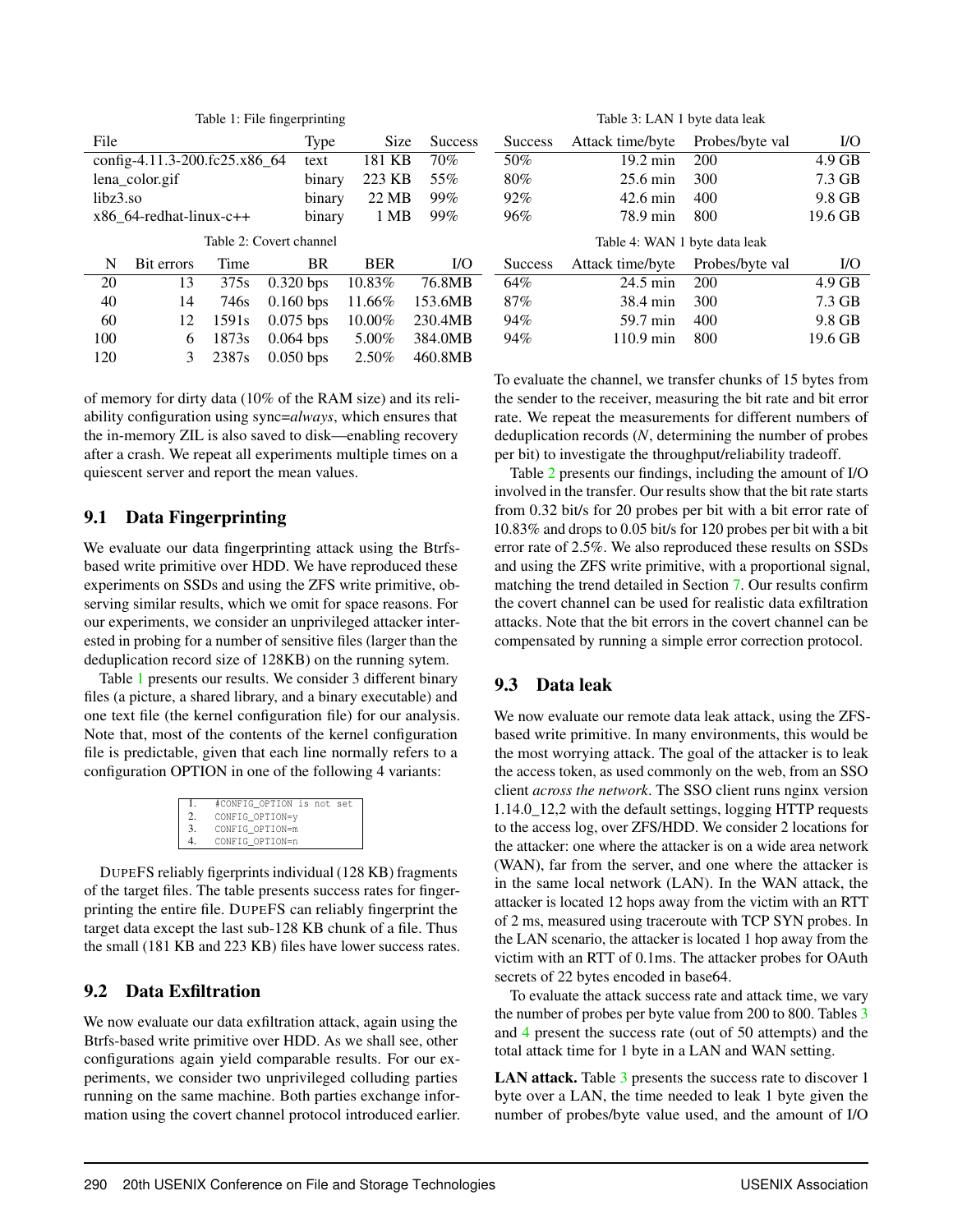(in GB) used in this attack scenario. The attacker can tune the attack to obtain a desired attack performance-reliability tradeoff. Given a success rate of 92%, the attacker, using the configuration of 400 probes/byte value, leaks 1 byte over the network in roughly 42 min and the full 22-character OAuth access token in around 15 hours.While high success rates require substantial amounts of I/O, such attacks are already within reach of attackers today and will be even more so as the speed of file systems and networks increases.

WAN attack. Table [4](#page-10-3) presents the success rate and time needed to guess 1 byte over a WAN, given the number of probes per byte value used, and the corresponding amount of I/O. As shown, the attacker has different options to select the reliability-performance tradeoff for a desired success rate. For example, for a success rate of 94%, the attacker can use 400 probes/byte value, resulting in approx 1h to leak 1 byte and around 21h to leak the full 22-character OAuth access token.

Noise. As well-established in literature [\[18,](#page-13-17) [20,](#page-13-18) [21,](#page-13-19) [42\]](#page-14-10), the signal progressively degrades in the presence of noise (i.e., concurrent I/O workloads). As a result, in noisy environments, the attack, when not conducted during off-peak/idle times, would require more repetitions and hence more time [\[20\]](#page-13-18). For example, in a LAN setting, we generated concurrent load by continuosly reading data from /dev/random and writing it to disk. The attack used 800 probes per byte value. The attack duration was  $\approx$ 91 min (up from 78.9 min), the success rate dropped to 90% (down from 96%), and the I/O performed was 19.6 GB by the attacker and 6 GB by the script.

#### 10 Mitigation

Similar to prior side-channel attacks, DUPEFS attacks are not very stealthy and could be detected by an intrusion detection system (IDS) monitoring I/O activity. Nonetheless, as observed in literature [\[50\]](#page-14-11), it is difficult to design such an IDS to guarantee no false negatives and no false positives in practice. As such, we now consider more principled mitigations that can provide security-by-design guarantees.

An ideal implementation of filesystem deduplication would save space and have constant-time behavior. In other words, all the deduplication-aware I/O operations need to implement a *same-behavior* policy [\[42\]](#page-14-10). This essentially translates to each operation traversing the storage stack in the same amount of time regardless of whether data handled by the operation has been deduplicated or not. In practice, a strict same-behavior policy is neither desirable—as it would hurt space savings—nor practical—as it would not only require a redesign of the filesystem, but also of the physical storage devices. Our goal here is instead to discuss a practical, *pseudosame-behavior*, mitigation strategy that drastically reduces the (I/O-based) signal and deters remote attacks.

A mitigation for the write path would change the behavior described in Figure [1](#page-2-0) for the case when the deduplication checks conclude that the data exist to update the reference and then still perform the write operation to the disk. The duplicate data is simply overwritten. To investigate the practicality of this strategy, we have experimented with Btrfs implemented in the Linux kernel (v4.20) [\[12\]](#page-13-20).

Write path. In Btrfs, the *submit\_compressed\_extents* function contains the program point where the write code path diverges in a deduplication-dependent way and induces different behavior in the time domain. Inside this function the block allocation is followed by the *dedupe\_hash\_hit* check which determines whether to finalize deduplication or else write a nondeduplicated block to disk. To bring the implementation as close to the same-behavior policy as possible with few code changes, we propose a patch to also perform the write operation on the else branch of *dedupe\_hash\_hit*, simply overwriting existing on-disk data. With a 5 LOC change, we preserve space savings, only slow down deduplicated write paths (mirroring the execution time of non-deduplicated write paths), and eliminate the classic deduplicated write path side channel. We have verified the proposed strategy is sufficient to cripple the SSD/HDD signal for remote attacks.

To verify the performance impact of our proposed mitigation we ran microbenchmarks on a system with an SSD, using 5,000 synchronous write operations with deduplicated data (worst-case scenario)—with and without our mitigation enabled. When the mitigation is enabled, the median performance overhead is as low as 6.7% compared to the mitigation disabled case. Note that performing redundant I/O reduces device longevity compared to the deduplication=on baseline (but is equivalent to the deduplication=off baseline).

Read path. For this path, the mitigation has to enforce pseudosame-behavior for disk access patterns. For this purpose, we need to patch the *btrfs\_readpages* function, which reads the extents of a file. Since a strict same-behavior policy would require random access for each read operation (with possible performance loss), our strategy here is to introduce time jitter on the read path. We implemented this strategy with a 2 LOC change. We have verified (by running similar microbenchmarks as done for the write path) that even low jitter values are sufficient to cripple the SSD/HDD signal for remote attacks, while introducing no observable performance impact. Note that applying the same jitter-based mitigation on the write path is, in contrast, ineffective (as we have experimentally confirmed), since the write-path signal is too strong to be efficiently eliminated using jitter.

Limitations. With less than 10 LOC changed in the large Btrfs codebase, we believe our mitigation proposal is practical and has a chance at mainline inclusion. Nevertheless, we emphasize these changes only seek to deter remote attacks but cannot completely eradicate the signal for local attacks. For instance, the write path mitigation only enforces a samebehavior policy from the disk perspective. It does *not* eradicate all the code differences on the write path. We believe this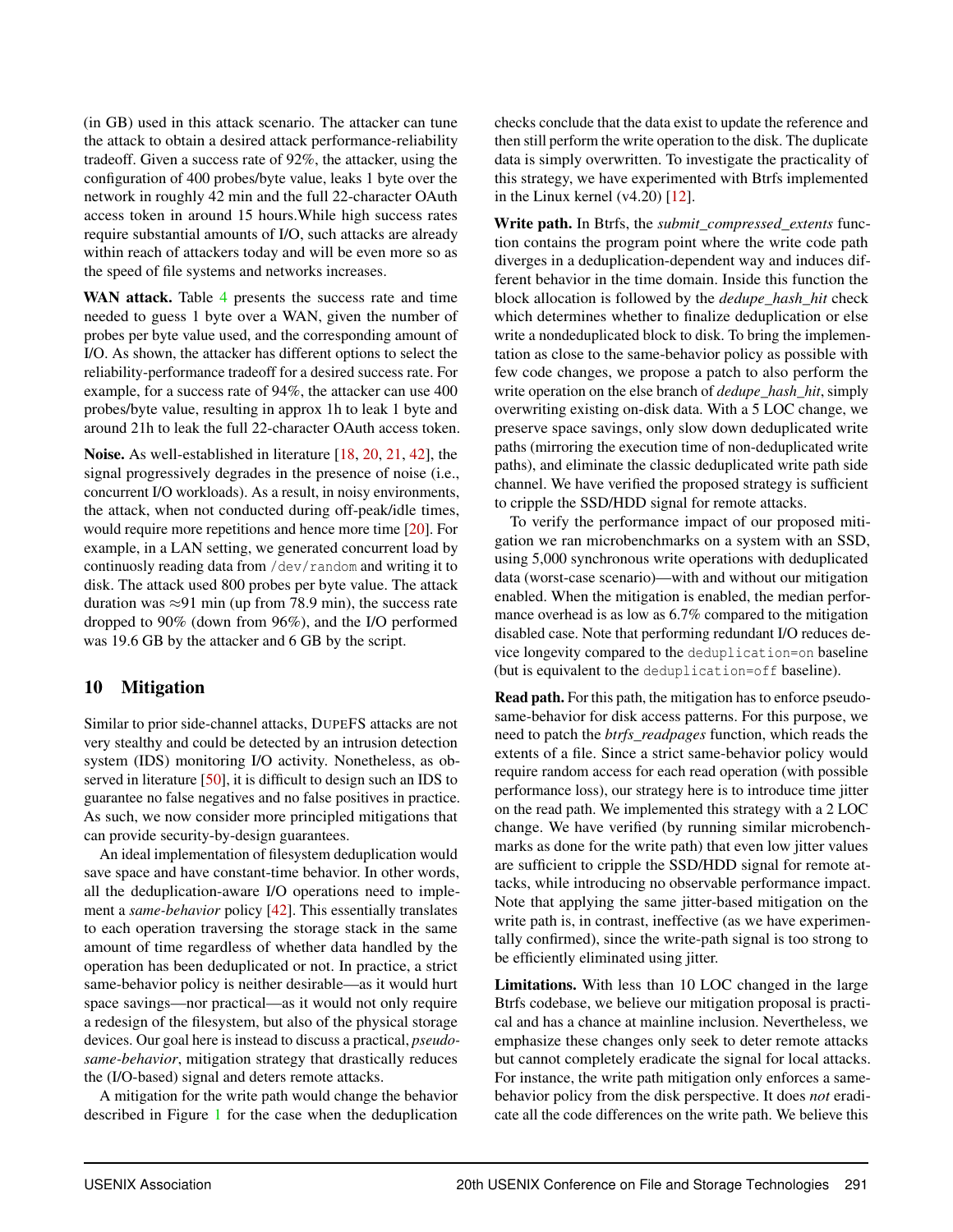limitation still offers a good compromise, since, on a local setting, there are already more powerful side channels (e.g., cache side channels) to mount practical end-to-end attacks.

Another limitation is the mitigation operating only in the time domain (similar to prior secure memory deduplication systems [\[42\]](#page-14-10)). There may be other side channels that escape our same-behavior policy in other domains. For instance, tools reporting free disk space information to unprivileged users may re-enable very reliable (local) attacks. Free disk space or similar leaky filesystem information should be restricted to privileged users to deter practical side-channel attacks.

#### 11 Related Work

Deduplication is used to efficiently store data in different types of memory, ranging from desktop computers [\[4,](#page-13-21) [39\]](#page-14-3) to caches [\[35,](#page-14-5) [54\]](#page-15-2) and cloud services [\[5,](#page-13-6) [33\]](#page-14-6).

Deduplication Attacks. Many recent efforts investigate the security of deduplication from both an offensive and defensive perspective [\[27,](#page-14-12) [28,](#page-14-13) [34,](#page-14-14) [40,](#page-14-4) [44,](#page-14-15) [46\]](#page-14-16). Existing storage-based attacks exploit deduplication in the cloud application layer, mostly to detect the presence of particular files. Harnik et al. [\[25\]](#page-13-5) describe deduplication-based attacks to identify files on the cloud side by observing the amount of data transferred by the client. Mulazzani et al. [\[40\]](#page-14-4) exploit the hashing mechanism of the Dropbox storage provider to obtain information about the existence of a file. Access to it can be obtained by providing the hash to the service. The attacks exploit the application-level cross-user deduplication performed by Dropbox. In contrast, DUPEFS targets low-level deduplication in modern filesystems, enabling application- and cloud-agnostic attacks leaking arbitrary byte-granular data.

Memory deduplication is a technique used by modern hypervisors or operating systems to reduce main memory usage. Memory deduplication attacks can locally fingerprint applications [\[22,](#page-13-4) [52\]](#page-15-4), operating systems [\[43\]](#page-14-17), or defeat ASLR [\[7\]](#page-13-2). Dedup Est Machina is a more advanced memory deduplication attack [\[10\]](#page-13-3), which can read arbitrary data from the local system's memory using alignment probing and other memoryspecific exploitation techniques. In contrast, DUPEFS repurposes alignment probing to exploit filesystem deduplication and combines it with secret spraying to enable byte-granular data leak attacks across the network for the first time.

Deduplication Defenses. Rabotka [\[46\]](#page-14-16) identifies 4 classes of countermeasures against traditional storage-based deduplication attacks: encryption enforced by the client [\[37,](#page-14-18) [51\]](#page-15-5) or by a third party [\[56\]](#page-15-6), noise added by probabilistic up-loads [\[24,](#page-13-22) [25,](#page-13-5) [60\]](#page-15-7), proof of ownership [24, [58\]](#page-15-8), and obfuscation enforced by an intermediate gateway in the network [\[27\]](#page-14-12). All these mitigations are only applicable to cloud application scenarios where the client plays an active role in the deduplication. As such, they are ineffective against DUPEFS' attacks based on filesystem deduplication. VUSion [\[42\]](#page-14-10) proposes a

memory deduplication redesign based on same-behavior (i.e., constant-time sensitive operations) and other principles to cripple both side-channel and Rowhammer attacks. In contrast, we show enforcing a pseudo-same-behavior policy sufficient to deter remote attacks—is feasible with small changes rather than a complete filesystem redesign.

Network Side-channel Attacks. Many prior efforts propose remote network side-channel attacks. Early attacks leak sensitive (cryptographic) data but only target vulnerable server applications [\[8,](#page-13-23) [11,](#page-13-24) [41\]](#page-14-19). More recently, NetSpectre [\[48\]](#page-14-20) and NetCAT [\[32\]](#page-14-21) exploit cache side channels over the network. The former targets a vulnerable (or cooperative) server application containing specific gadgets, while the latter assumes specialized hardware (Intel DDIO and RDMA)—similar to state-of-the-art network-based Rowhammer attacks [\[36,](#page-14-22) [53\]](#page-15-9). Page cache attacks [\[23\]](#page-13-25) can exploit the operating system's page cache to implement a covert channel between cooperating parties over the network. In contrast to all these attacks, DUPEFS can target arbitrary noncooperative applications running on top of a commodity hardware/software stack and can leak sensitive byte-granular data over LAN/WAN. In concurrent work, Schwarzl et al. [\[49\]](#page-14-23) showcase similar remote attacks exploiting memory (rather than) storage deduplication and operate byte-by-byte disclosure at comparable speeds.

#### 12 Conclusion

In this paper, we showed that deduplication in commodity filesystem implementations poses a nontrivial security threat. Specifically, we presented evidence that such implementations yield timing side channels that can be abused to remotely leak arbitrary data at byte granularity. To substantiate our claims, we presented DUPEFS, a class of filesystem deduplicationbased attacks for remote data fingerprinting, exfiltration, and disclosure. Our end-to-end data leak attack demonstrates DUPEFS can disclose sensitive data from a remote server program even across the Internet. Finally, we investigated mitigations and showed that implementing a pseudo-samebehavior policy for all the I/O operations in the time domain is practical without a full filesystem redesign.

#### **Disclosure**

We have disclosed our findings to the affected parties.

#### Acknowledgements

We thank our shepherd, Carl Waldspurger, and the anonymous reviewers for their comments, as well as Ilias Diamantakos for early signal testing. This work was supported by the EU's Horizon 2020 programme under grant agreement No. 825377 (UNICORE), Intel Corporation through the Side Channel Vulnerability ISRA, and NWO through project "Intersect".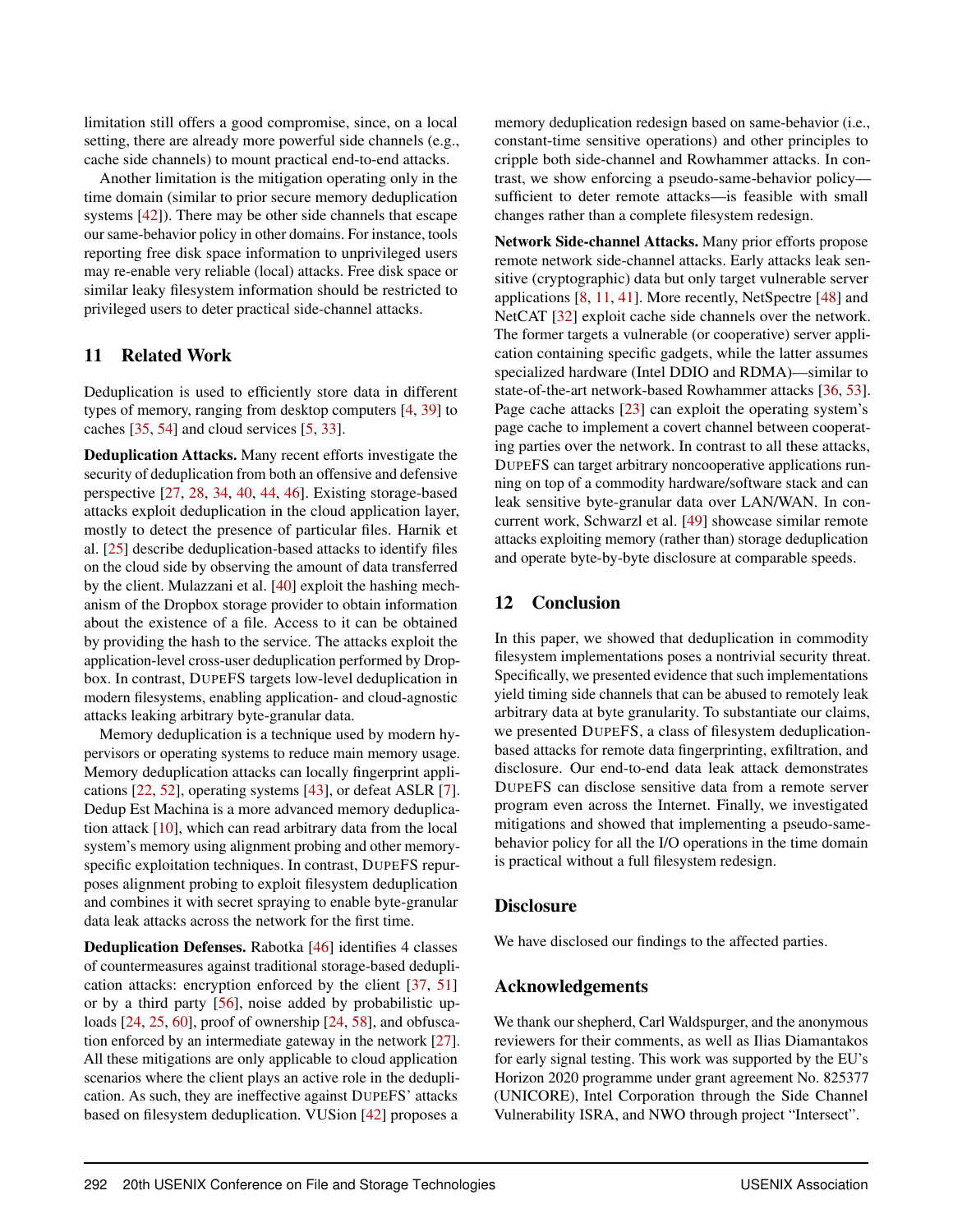#### References

- <span id="page-13-10"></span>[1] btrfs Wiki. [https://btrfs](https://btrfs.wiki.kernel.org/index.php/Main_Page).wiki.kernel.org/ index.[php/Main\\_Page](https://btrfs.wiki.kernel.org/index.php/Main_Page).
- <span id="page-13-14"></span>[2] Github: Creating a personal access token for the command line. https://help.github.com/en/github/authenticatingto-github/creating-a-personal-access-token-for-thecommand-line.
- <span id="page-13-9"></span>[3] The oauth 2.0 authorization framework. https://tools.ietf.org/html/rfc6749.
- <span id="page-13-21"></span>[4] Nitin Agrawal, William J. Bolosky, John R. Douceur, and Jacob R. Lorch. A five-year study of file-system metadata. *ACM Trans. Storage*, 2007.
- <span id="page-13-6"></span>[5] Frederik Armknecht, Jens-Matthias Bohli, Ghassan O. Karame, and Franck Youssef. Transparent Data Deduplication in the Cloud. In *Proceedings of the 22Nd ACM SIGSAC Conference on Computer and Communications Security*, CCS '15, pages 886–900, New York, NY, USA, 2015. ACM.
- <span id="page-13-13"></span>[6] Backblaze. Backblaze hard drive stats q2 2019. https://www.backblaze.[com/blog/hard-drive](https://www.backblaze.com/blog/hard-drive-stats-q2-2019)[stats-q2-2019](https://www.backblaze.com/blog/hard-drive-stats-q2-2019), 2019.
- <span id="page-13-2"></span>[7] Antonio Barresi, Kaveh Razavi, Mathias Payer, and Thomas R. Gross. CAIN: Silently Breaking ASLR in the Cloud. WOOT'15, 2015.
- <span id="page-13-23"></span>[8] Daniel J. Bernstein. Cache-timing attacks on AES. Technical report, The University of Illinois at Chicago, 2005.
- <span id="page-13-0"></span>[9] Jeff Bonwick, Matt Ahrens, Val Henson, Mark Maybee, and Mark Shellenbaum. The zettabyte file system. https://pdfs.[semanticscholar](https://pdfs.semanticscholar.org/27f8/1148ecbcd04dd97cebd717c8921e5f2a4373.pdf).org/27f8/ [1148ecbcd04dd97cebd717c8921e5f2a4373](https://pdfs.semanticscholar.org/27f8/1148ecbcd04dd97cebd717c8921e5f2a4373.pdf).pdf, 2003.
- <span id="page-13-3"></span>[10] Erik Bosman, Kaveh Razavi, Herbert Bos, and Cristiano Giuffrida. Dedup Est Machina: Memory Deduplication as an Advanced Exploitation Vector. SP'16, 2016.
- <span id="page-13-24"></span>[11] David Brumley and Dan Boneh. Remote timing attacks are practical. *Computer Networks*, 48(5):701–716, 2005.
- <span id="page-13-20"></span>[12] Btrfs Contributors. Linux fork for in-line dedupe. https://github.[com/littleroad/linux/tree/](https://github.com/littleroad/linux/tree/dedupe_latest) [dedupe\\_latest](https://github.com/littleroad/linux/tree/dedupe_latest), 2019.
- <span id="page-13-11"></span>[13] btrfs Wiki. Dedupe design notes. [https:](https://btrfs.wiki.kernel.org/index.php/Design_notes_on_dedupe) //btrfs.wiki.kernel.[org/index](https://btrfs.wiki.kernel.org/index.php/Design_notes_on_dedupe).php/ [Design\\_notes\\_on\\_dedupe](https://btrfs.wiki.kernel.org/index.php/Design_notes_on_dedupe).
- <span id="page-13-12"></span>[14] btrfs Wiki. User notes on dedupe. [https://btrfs](https://btrfs.wiki.kernel.org/index.php/User_notes_on_dedupe).wiki.kernel.org/index.php/ [User\\_notes\\_on\\_dedupe](https://btrfs.wiki.kernel.org/index.php/User_notes_on_dedupe).
- <span id="page-13-16"></span>[15] Stefano Calzavara, Sebastian Roth, Alvise Rabitti, Michael Backes, and Ben Stock. A tale of two headers: A formal analysis of inconsistent click-jacking protection on the web. In *USENIX Security*, 2020.
- <span id="page-13-8"></span>[16] Feng Chen, Tian Luo, and Xiaodong Zhang. Caftl: A content-aware flash translation layer enhancing the lifespan of flash memory based solid state drives. In *Proceedings of the 9th USENIX Conference on File and Stroage Technologies*, FAST'11, pages 6–6, Berkeley, CA, USA, 2011. USENIX Association.
- <span id="page-13-1"></span>[17] Zhuan Chen and Kai Shen. Ordermergededup: Efficient, failure-consistent deduplication on flash. In *14th USENIX Conference on File and Storage Technologies (FAST 16)*, pages 291–299, Santa Clara, CA, February 2016. USENIX Association.
- <span id="page-13-17"></span>[18] David Cock, Qian Ge, Toby Murray, and Gernot Heiser. The last mile: An empirical study of timing channels on seL4. CCS'14, 2014.
- <span id="page-13-7"></span>[19] John Fletcher. An arithmetic checksum for serial transmissions. *IEEE Transactions on Communications*, 30(1):247 – 252, January 1982.
- <span id="page-13-18"></span>[20] Ben Gras, Cristiano Giuffrida, Michael Kurth, Herbert Bos, and Kaveh Razavi. ABSynthe: Automatic blackbox side-channel synthesis on commodity microarchitectures. In *NDSS*, 2020.
- <span id="page-13-19"></span>[21] Ben Gras, Kaveh Razavi, Erik Bosman, Herbert Bos, and Cristiano Giuffrida. ASLR on the Line: Practical Cache Attacks on the MMU. NDSS'17.
- <span id="page-13-4"></span>[22] Daniel Gruss, David Bidner, and Stefan Mangard. Practical Memory Deduplication Attacks in Sandboxed Javascript. ESORICS'15. 2015.
- <span id="page-13-25"></span>[23] Daniel Gruss, Erik Kraft, Trishita Tiwari, Michael Schwarz, Ari Trachtenberg, Jason Hennessey, Alex Ionescu, and Anders Fogh. Page cache attacks. In *CCS*, 2019.
- <span id="page-13-22"></span>[24] Shai Halevi, Danny Harnik, Benny Pinkas, and Alexandra Shulman-Peleg. Proofs of ownership in remote storage systems. In *Proceedings of the 18th ACM Conference on Computer and Communications Security*, CCS '11, 2011.
- <span id="page-13-5"></span>[25] D. Harnik, B. Pinkas, and A. Shulman-Peleg. Side Channels in Cloud Services: Deduplication in Cloud Storage. *IEEE Security Privacy*, 8(6):40–47, November 2010.
- <span id="page-13-15"></span>[26] Mohammadreza Hazhirpasand, Mohammad Ghafari, and Oscar Nierstrasz. Tricking johnny into granting web permissions. In *Proceedings of the Evaluation and Assessment in Software Engineering*, pages 276–281. 2020.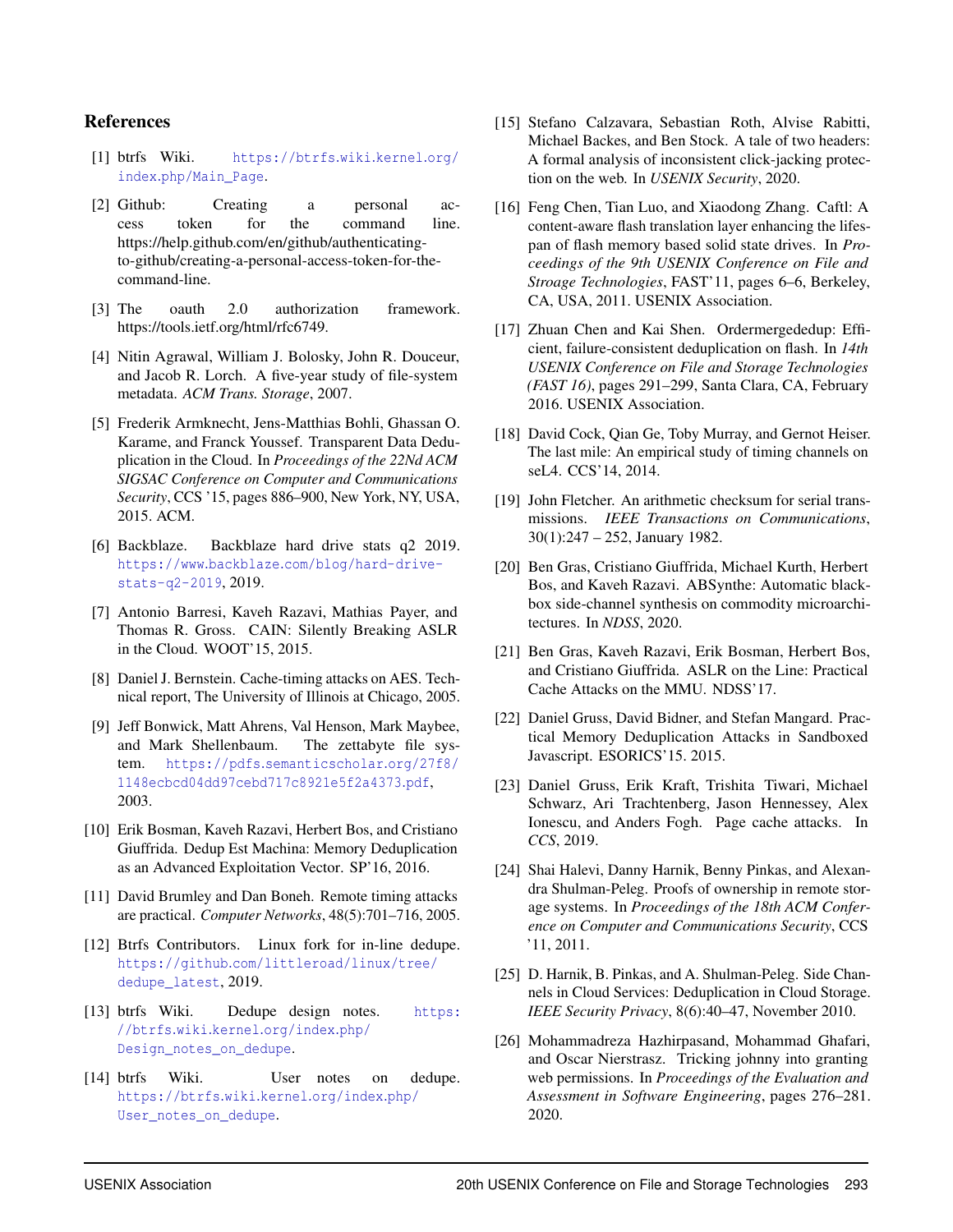- <span id="page-14-12"></span>[27] O. Heen, C. Neumann, L. Montalvo, and S. Defrance. Improving the resistance to side-channel attacks on cloud storage services. In *2012 5th International Conference on New Technologies, Mobility and Security (NTMS)*, 2012.
- <span id="page-14-13"></span>[28] J. Hur, D. Koo, Y. Shin, and K. Kang. Secure data deduplication with dynamic ownership management in cloud storage. *IEEE Transactions on Knowledge and Data Engineering*, 2016.
- <span id="page-14-2"></span>[29] Gorka Irazoqui, Thomas Eisenbarth, and Berk Sunar. Jackpot stealing information from large caches via huge pages. Cryptology ePrint Archive, Report 2014/970, 2014. [https://eprint](https://eprint.iacr.org/2014/970).iacr.org/2014/970.
- <span id="page-14-7"></span>[30] Keren Jin and Ethan L. Miller. The effectiveness of deduplication on virtual machine disk images. In *Proceedings of SYSTOR 2009: The Israeli Experimental Systems Conference*, SYSTOR '09, pages 7:1–7:12, New York, NY, USA, 2009. ACM.
- <span id="page-14-9"></span>[31] Ricardo Koller and Raju Rangaswami. I/o deduplication: Utilizing content similarity to improve i/o performance. *Trans. Storage*, 6(3):13:1–13:26, September 2010.
- <span id="page-14-21"></span>[32] Michael Kurth, Ben Gras, Dennis Andriesse, Cristiano Giuffrida, Herbert Bos, and Kaveh Razavi. Netcat: Practical cache attacks from the network. In *S&P*, 2020.
- <span id="page-14-6"></span>[33] W. Leesakul, P. Townend, and J. Xu. Dynamic Data Deduplication in Cloud Storage. In *2014 IEEE 8th International Symposium on Service Oriented System Engineering*, pages 320–325, 2014.
- <span id="page-14-14"></span>[34] Jin Li, Xiaofeng Chen, Fatos Xhafa, and Leonard Barolli. Secure deduplication storage systems supporting keyword search. *J. Comput. Syst. Sci.*, 2015.
- <span id="page-14-5"></span>[35] Wenji Li, Gregory Jean-Baptise, Juan Riveros, Giri Narasimhan, Tony Zhang, and Ming Zhao. Cachededup: In-line deduplication for flash caching. In *14th USENIX Conference on File and Storage Technologies (FAST 16)*, pages 301–314, Santa Clara, CA, 2016. USENIX Association.
- <span id="page-14-22"></span>[36] Moritz Lipp, Misiker Tadesse Aga, Michael Schwarz, Daniel Gruss, Clémentine Maurice, Lukas Raab, and Lukas Lamster. Nethammer: Inducing rowhammer faults through network requests. *arXiv preprint arXiv:1805.04956*, 2018.
- <span id="page-14-18"></span>[37] Jian Liu, N. Asokan, and Benny Pinkas. Secure deduplication of encrypted data without additional independent servers. In *Proceedings of the 22Nd ACM SIGSAC Conference on Computer and Communications Security*, CCS '15, 2015.
- <span id="page-14-1"></span>[38] Dirk Meister, Andre Brinkmann, and Tim Süß. File recipe compression in data deduplication systems. In *Presented as part of the 11th USENIX Conference on File and Storage Technologies (FAST 13)*, pages 175– 182, San Jose, CA, 2013. USENIX.
- <span id="page-14-3"></span>[39] Dutch T. Meyer and William J. Bolosky. A study of practical deduplication. *Trans. Storage*, 2012.
- <span id="page-14-4"></span>[40] Martin Mulazzani, Sebastian Schrittwieser, Manuel Leithner, Markus Huber, and Edgar Weippl. Dark Clouds on the Horizon: Using Cloud Storage As Attack Vector and Online Slack Space. In *Proceedings of the 20th USENIX Conference on Security*, SEC'11, pages 5–5, Berkeley, CA, USA, 2011. USENIX Association.
- <span id="page-14-19"></span>[41] Michael Neve, Jean-Pierre Seifert, and Zhenghong Wang. Cache time-behavior analysis on aes. *Selected Area of Cryptology*, 2006.
- <span id="page-14-10"></span>[42] Marco Oliverio, Kaveh Razavi, Herbert Bos, and Cristiano Giuffrida. Secure Page Fusion with VUsion. SOSP'17.
- <span id="page-14-17"></span>[43] R. Owens and Weichao Wang. Non-interactive OS fingerprinting through memory de-duplication technique in virtual machines. IPCCC'11, 2011.
- <span id="page-14-15"></span>[44] P. Puzio, R. Molva, M. Önen, and S. Loureiro. Cloudedup: Secure deduplication with encrypted data for cloud storage. In *2013 IEEE 5th International Conference on Cloud Computing Technology and Science*, 2013.
- <span id="page-14-8"></span>[45] Sean Quinlan and Sean Dorward. Venti: A new approach to archival storage. In *Proceedings of the Conference on File and Storage Technologies*, FAST '02, pages 89–101, Berkeley, CA, USA, 2002. USENIX Association.
- <span id="page-14-16"></span>[46] Vladimir Rabotka and Mohammad Mannan. An evaluation of recent secure deduplication proposals. *J. Inf. Secur. Appl.*, 2016.
- <span id="page-14-0"></span>[47] Ohad Rodeh, Josef Bacik, and Chris Mason. Btrfs: The linux b-tree filesystem. *Trans. Storage*, 9(3):9:1–9:32, August 2013.
- <span id="page-14-20"></span>[48] Michael Schwarz, Martin Schwarzl, Moritz Lipp, Jon Masters, and Daniel Gruss. Netspectre: Read arbitrary memory over network. In *ESORICS*, 2019.
- <span id="page-14-23"></span>[49] Martin Schwarzl, Erik Kraft, Moritz Lipp, and Daniel Gruss. Remote memory-deduplication attacks. In *NDSS*, 2022.
- <span id="page-14-11"></span>[50] Hovav Shacham, Matthew Page, Ben Pfaff, Eu-Jin Goh, Nagendra Modadugu, and Dan Boneh. On the Effectiveness of Address-Space Randomization. In *CCS*, 2004.